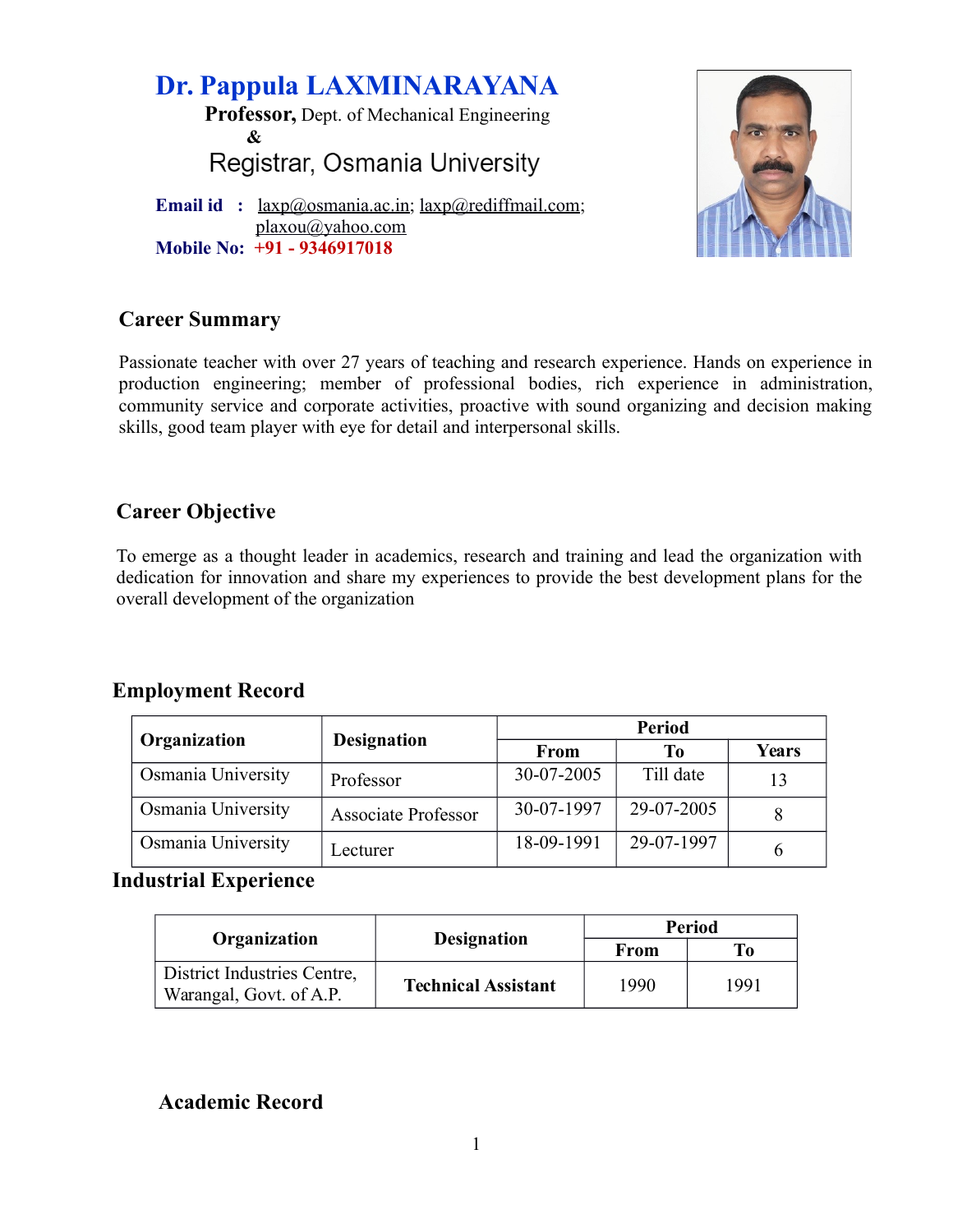| <b>Degree</b>               | <b>Institute/University</b>                                  | <b>Specialization</b>               | <b>Year of Pass</b> |
|-----------------------------|--------------------------------------------------------------|-------------------------------------|---------------------|
| Ph.D.                       | Osmania University                                           | Mechanical Engineering              | 2003                |
| M.E.                        | Osmania University                                           | <b>Production Engineering</b>       | 1995                |
| B.E.                        | Osmania University                                           | Mechanical Engineering              | 1989                |
| Intermediate                | Govt. Junior College<br>Jangaon<br>(Dist): Jangaon           | Mathematics<br>Physics<br>Chemistry | 1983                |
| High School                 | ZPSS Jangaon<br>(Dist): Jangaon                              | <b>Composite Mathematics</b>        | 1981                |
| <b>Upper Primary School</b> | <b>UPS Kallem</b><br>$(M)$ : LingalaGhanpur<br>Dist: Jangaon | $5th$ to $7th$ Class                | 1978                |
| Primary School              | PS Siripuram<br>(M):LingalaGhanpur<br>(Dist): Jangaon        | $1st$ to $4th$ Class                | 1975                |

# **Courses Taught / Developed Course Level**

| <b>Engineering Research Methodology</b>         | PG        |
|-------------------------------------------------|-----------|
| Metal Cutting and Machine Tool Design           | PG        |
| Product Design and Processes Planning           | PG        |
| <b>Flexible Manufacturing Systems</b>           | PG        |
| Experimental Techniques & Data Analysis         | PG        |
| Machine Tool Design                             | PG        |
| Machine Tool Engineering & Design               | UG        |
| Unconventional Methods of Machining $&$ forming | UG        |
| Industrial Administration                       | <b>UG</b> |
| Mechanical Technology (Electrical)              | <b>UG</b> |
| Mechanical Technology (Civil)                   | <b>UG</b> |
| <b>Engineering Graphics</b>                     | UG        |
| Mechanical Engineering (Chemical/F.T/T.T)       | UG        |
|                                                 |           |

# **Accomplishments as Administrator (1995 to till date)**

# **Academics:**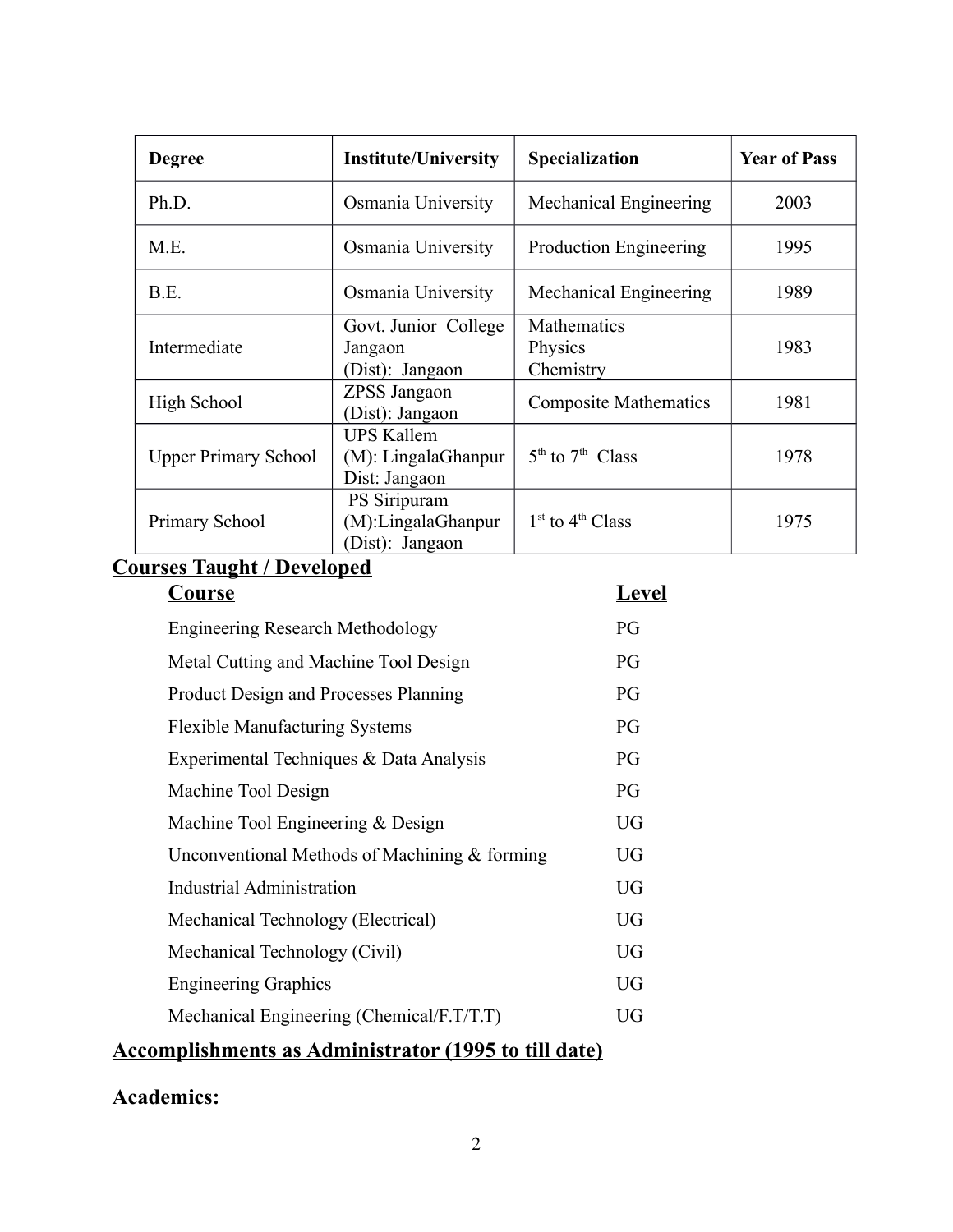- 1. Played a key role as Dean, Faculty of Engineering in introducing AICTE Model curriculum and revised scheme of instruction  $\&$  Syllabus in the Faculty Engineering for UG  $\&$  PG courses in the Osmania University.
- 2. Instrumental in introduced the CBCS curriculum and revised syllabus in Mechanical Engineering for UG & PG in OU College of Engineering.
- 3. Introduced Alumni scholarships to the poor and rural background students in the university by the Alumni of OU.
- 4. Successfully maintained fixed academic calendar, enforced fixed schedule for examinations, valuation, and publication of results and issue of certificates at UCT, OU.
- 5. Introduced New PG course in Mechanical Engineering Department with collaboration of CITD
- 6. Revised Syllabus in Mechanical Engineering for UG & PG in OU, JNTU, CBIT, CVSR and CMR College of Engineering.
- 7. Delivered Guest Lecturers at IPE, CBIT, Githam University and Osmania University.
- 8. Introduced Kinnera Hostel Reminiscences for the final year Hostel Boarders, Osmania University.
- 9. Introduced Technology Reminiscences for the final year Hostel Boarders, Osmania University.

# **Research:**

- 1. Organized 5-day Workshop on Engineering Research Methodology to promote research activities in the faculty of Engineering.
- 2. Organized 3day Workshop on Induction training programme for the Engineering College Faculty to promote counseling activities to the Engineering College students.
- 3. Developed a Dr. Aziz Jamaluddin Computer Centre for the research scholars of Arts and Social science students in the Arts College with help of Dr. Aziz Jamaluddin, Alumni of 1966 batch OU (settled in USA)
- 4. Workshop on Engineering Research Methodology by TEQIP to promote research activities
- 5. Two day National Conference on Recent Advances in Mechanical Engineering by TEQIP to promote research activities
- 6. Two day Workshop on Geometric Modelling & Analysis Software for the benefit of the students.
- 7. One day workshop on Training on CNC Machining Tool and Techniques by TEQIP-II for the benefit of the Non- teaching staff.
- 8. One day workshop on Industry Institute and Defence Labs Interaction by DRDO & TEQIP-II to promote research activities
- 9. Two day National Conference on Emerging Trends in Mechanical Engineering by TEQIP to promote research activities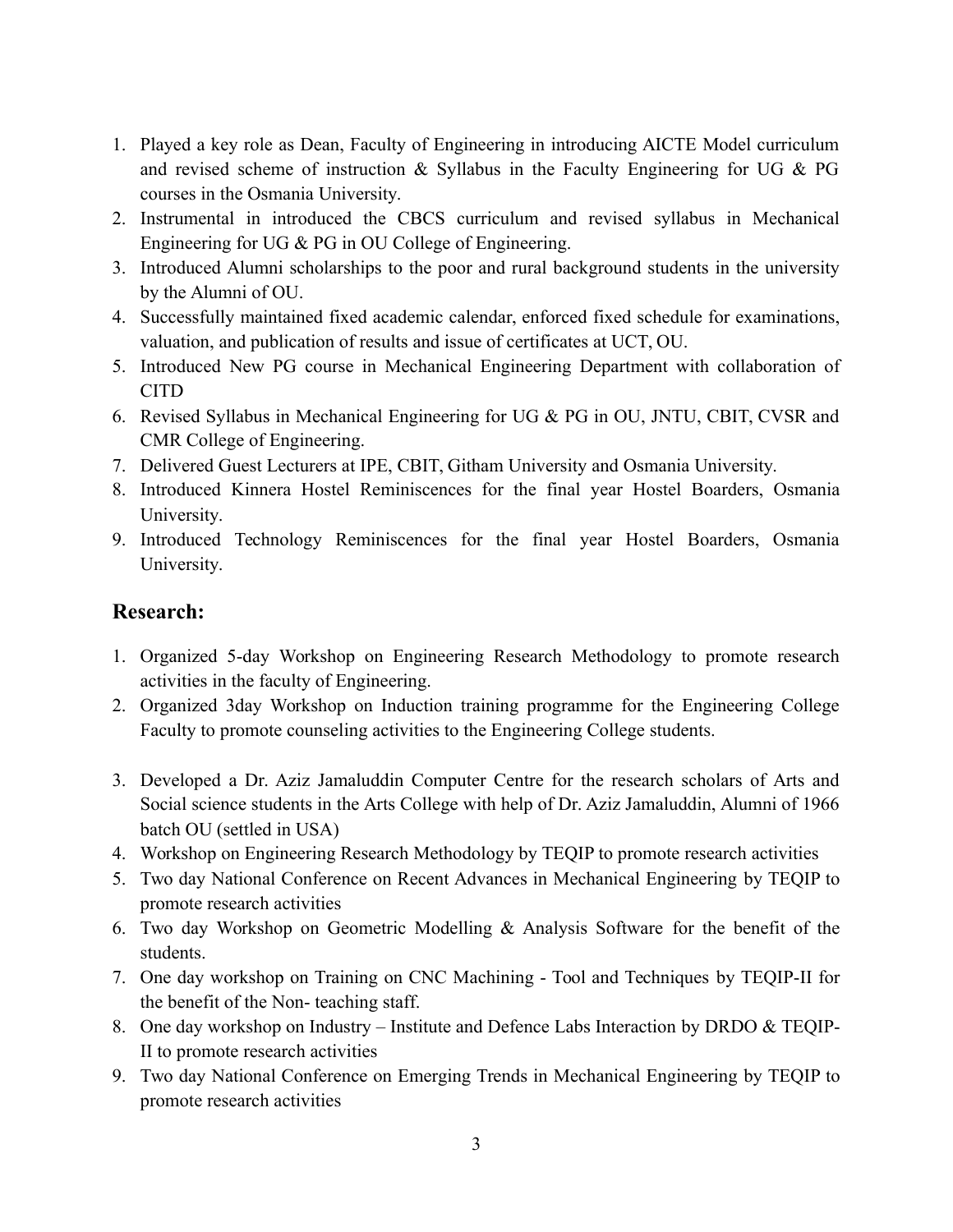10. Motivated and guided the Mechanical Engineering Graduate Students to participate in the Society of Automobile Engineering (SAE) BAJA Competition organized at Madhya Pradesh, India, the students bagged the Best Design prize in the year 2012.

## **Administration:**

- 1. Introduced the Hostel maintenance committees by Boarder in the Engineering College Hostels & Messes for maintain the cleanliness in Hostels & reducing the wastage of food in the Messes and maintained the hygienic conditions in the Hostels.
- 2. Identity Cards issued to all staff and students to ensure security in the hostel.
- 3. Introduced the anti ragging Squads in the Engineering College Hostels.
- 4. Introduced internet facilities to all the Hostels.
- 5. Facilities for students to lodge complaints through SMS and E-mail introduced.
- 6. Action initiated to recover funds from defaulters.
- 7. Introduced the idea of having a position of Vice-Principal Hostels & Messes in place of Additional Chief Warden, Hostels & Messes in the University Colleges for smooth functioning of Hostels as convener of the Committee.

#### **Infrastructure Development:**

- 1. Steps initiated to bring the Drinking water pipeline to the Mechanical Engineering Department and also entire Engineering College & Hostels, OU with water storage and pumping facilities.
- 2. Took lead to construct First Floor on Mechanical Engineering Department, University College of Engineering.
- 3. Steps initiated to construct New Girls Hostel for Engineering and Technology students in the University campus with good facilities.
- 4. Greenery and Landscaping work taken up and executed at University College of Technology, Osmania University.
- 5. Steps initiated to construct a New Dining Hall for the ECH-I, University College of Engineering, Osmania University.
- 6. Carried out renovation work of Engineering Students Hostels, University College of Engineering, Osmania University and also provided internet facilities to the entire hostel.
- 7. Steps initiated and executed to construct boundary wall between the Hostel and Department and also carried out renovation work of Mechanical Engineering Department Labs.
- 8. Steps initiated and executed the Greening and Landscaping work at the Mechanical Engineering Department, Osmania University.

## **Community Services:**

1. Blood donation camps were organized in the University.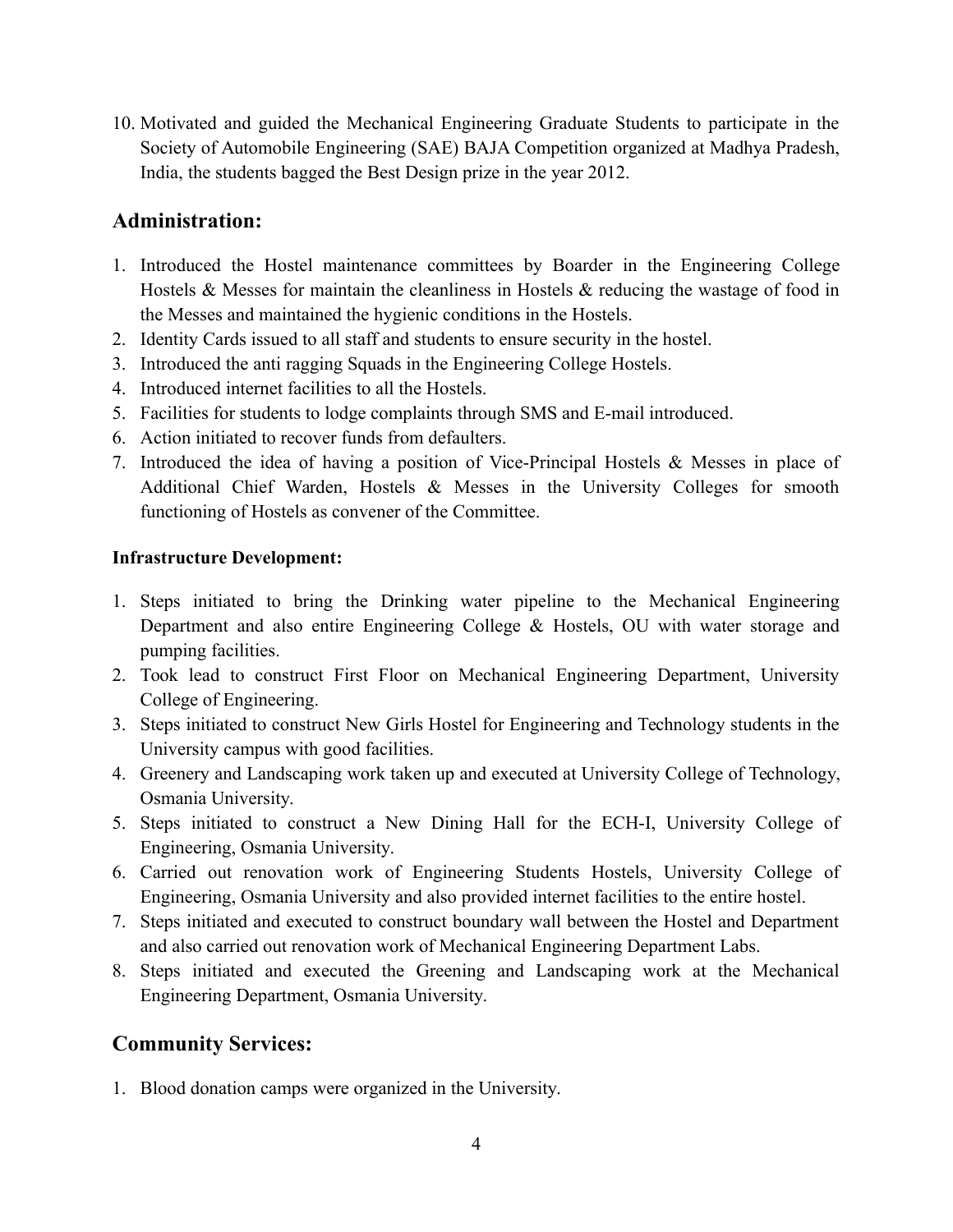- 2. As part of the Green Campus initiative, participated and motivated the students for active participation of plantation of trees in the OU Campus.
- 3. As part of the clean Campus initiative, participated and motivated the students for active participation of cleaning the OU near Basthies.
- 4. Regular visits to the Schools and interacted and motivated the school student to reduce the pollution in the cities.
- 5. Workshops are conducted to the school students to create awareness to avoid the plastic usage.
- 6. Orientation and counseling programme, in order to minimize failure rates and to promote employability among Engineering students.
- 7. Interactive meetings to students, in order to overcome the stress and to improve their confidence levels.
- 8. Arranged the tri-wheeler motor bike to the physically challenged students of OU from the Rajiv Gandhi Foundation, New Delhi.
- 9. Involved to motivate and mentor the Engineering & Technology students to support the victims during the national calamities

#### **Research Supervision:**

| 1. | Ph.D                                              | $\div 07$       |
|----|---------------------------------------------------|-----------------|
| 2. | M.E.                                              | :50             |
|    | 3. B.E.                                           | :36             |
|    | 4. Students presently working for Ph.D            | $\therefore$ 08 |
| 5. | Students presently working for M.E. / M.Tech.: 08 |                 |
|    | 6. Students presently working for B.E. / B.Tech.  | $\cdot$ 02      |

#### **Membership in Scientific & Professional Societies:**

|    |              | 1. TMS(USA): Member No         | : 432728           |
|----|--------------|--------------------------------|--------------------|
| 2  | <b>ISTE</b>  | : Life Member No : LM 16084    |                    |
| 3. | <b>ISME</b>  | : Life Member No               | $\therefore$ L 427 |
| 4  | IEI.         | : Fellow Member : $F-117840-3$ |                    |
| 5. | <b>IACIS</b> | : Life Member No : $10115$     |                    |
| 6. | OGA          | : Life Member No : L 37        |                    |
| 7. | <b>OUAA</b>  | : Life Member                  |                    |
| 8. | <b>OUCE</b>  | : Life Member                  |                    |

## **Corporate Contribution**

**Dean**, Faculty of Engineering, Osmania University, Hyderabad **(2017 to 2019)**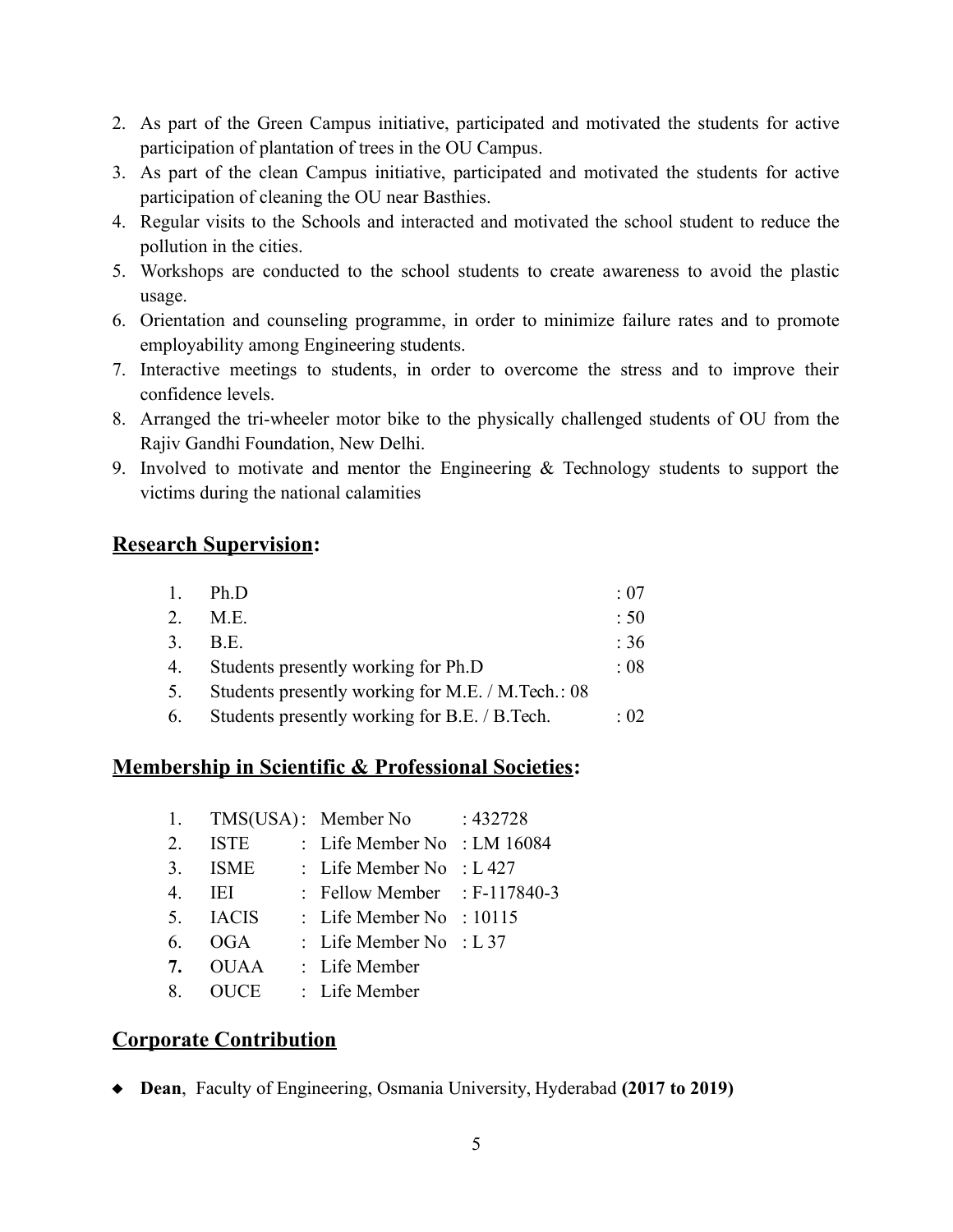- **Dean**, Students Affairs, Osmania University, Hyderabad **(2015 to 2018)**
- **Member**, **Telangana State Council for Higher Education**, Govt. of T.S. **(2014 to 2017)**
- **Special Officer,** Alumni Association of Osmania University, OU. **(2010 to present)**
- **Governing body Executive Member,** OUAA, Osmania University (2009 to till date)
- **Member, NSS adviser committee**, Osmania University. (**2012 to Present**)
- **Chairman**, Boards of studies in Mechanical Engineering, Osmania University **(2014 to2016)**
- **Head**, Department of Mech. Engg., Univ. College of Engineering, O.U. **(2011 to 2013)**
- **Vice-Principal**, University College of Technology, Osmania University (**2009-2010**)
- **Member**, Conducting Entrance examination for **ECET (FDH)** 2015
- **Member**, JNTU Hyderabad Purchase Committee, Osmania University (2012 to **present**)
- **Member**, JNTU Hyderabad Board of Studies, Osmania University (2012 to **present**)
- **Member,** Assessment of **DRDO, India** employs as a External Expert **(2014)**
- Member, Anti Ragging Committee, Univ. College of Engineering, O.U. (2003-2007)
- **Member**, Committee to Look in to the Backlog Vacancies for Teaching and Non-teaching Posts under SCs/STs Category, Osmania University (2004-2005).
- **Head,** Department of Mechanical & Electrical Engineering, UCT, O.U. (2003-2010)
- **Additional Chief Warden**, Engineering College Hostel & Messes , O.U. **(2002-2007)**
- **Mess Warden**, Engineering College Hostel, Osmania University **(1995-2002)**
- **Coordinator, Janmabhoomi**, University College of Engineering, O.U. (1996-1997)
- **NSS Programme Officer**, University College of Engineering (A),O.U. (1996-1997)
- **Convener**, ME/M. Tech. (Mech.) Admissions, Univ. College of Engg. O.U. (1995-1996)
- Member, Maintenance Committee, University College of Engineering (A), O.U.(1995- 1997)
- Member, Mechanical Engineering Departmental Committee, OU. (1993-1997)
- Member, Confidential Team **EAMCET 1996**
- Member, Confidential Team **ECET (FDH) 1992 & 1993**
- Member, Admissions of **ECET (FDH) 1992 & 93**

# **Refresher Courses / Training Programmes Attended**

#### **(A) International:**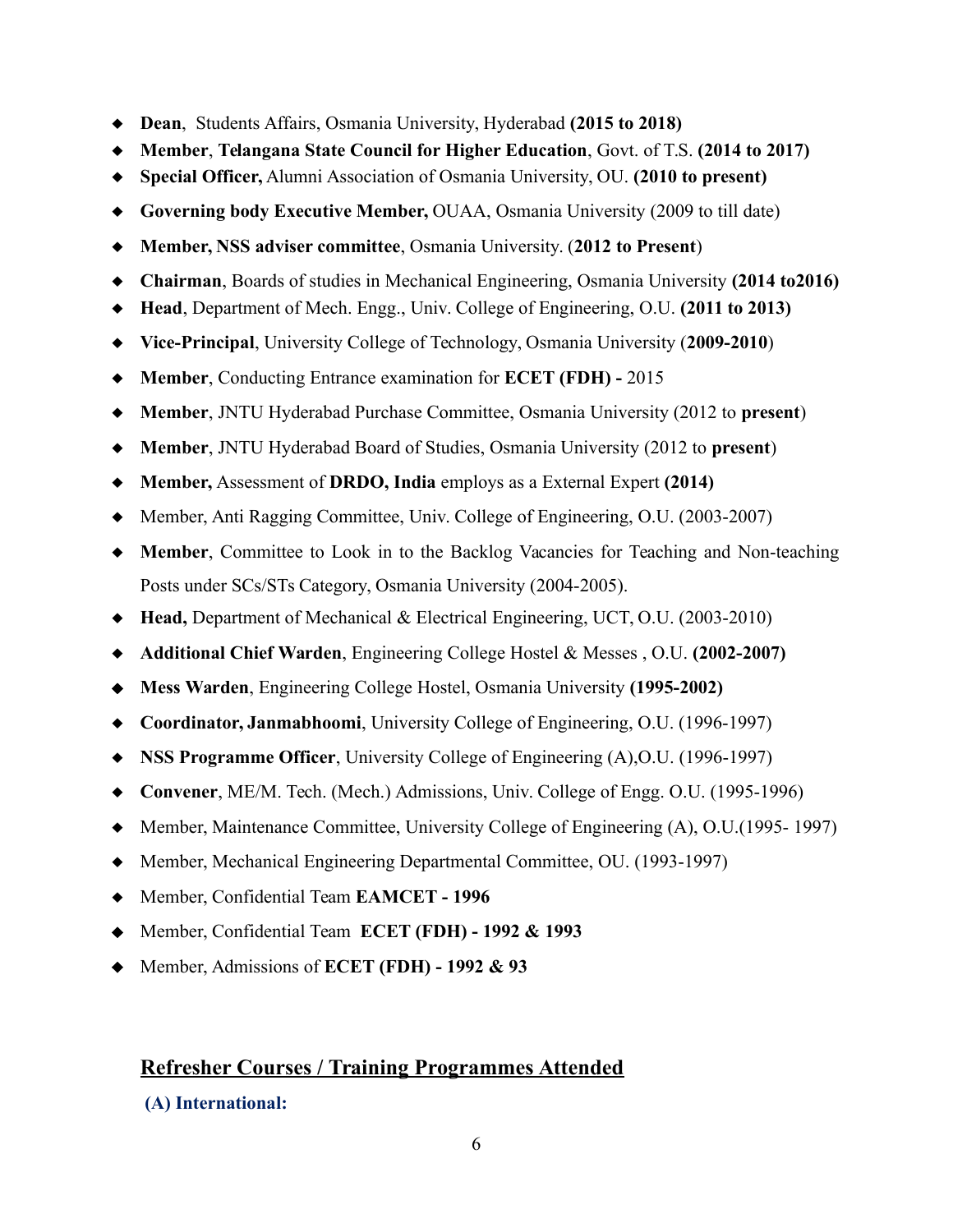| S. No | <b>Course Name</b>       | <b>Duration</b> | Year   Organizer/s                     |
|-------|--------------------------|-----------------|----------------------------------------|
|       | New and Innovative       |                 | Dept. of Mechanical Engineering        |
|       | Methods of Manufacturing | 2 weeks         | <b>2009</b>   University of Washington |
|       |                          |                 | Seattle, WA-98195, USA                 |

## **(B) National:**

| S. No          | <b>Course Name</b>                                                            | <b>Duratio</b> | Year    | Organizer/s                                                                |
|----------------|-------------------------------------------------------------------------------|----------------|---------|----------------------------------------------------------------------------|
|                |                                                                               | n              |         |                                                                            |
| $\mathbf{1}$   | Advances in Manufacturing &<br><b>Quality Assurance</b>                       | 2 weeks        | 1994    | (ISTE) I.I.T. Madras                                                       |
| $\overline{2}$ | <b>Total Quality Management</b>                                               | 2 weeks        | 1995    | (ISTE) R.E.C. Warangal                                                     |
| 3              | Numerical Methods & Computer<br>Applications in Engineering $\&$<br>Science   | 2 weeks        | 1996    | (ISTE) C.B.I.T. Hyderabad                                                  |
| $\overline{4}$ | Orientation / Refresher Training<br>Programme for NSS Programme<br>Officers   | 2 weeks        | 1996    | Training and Orientation<br>Centre, O.U. Hyderabad                         |
| 5              | Solar Energy Engineering and<br>Instrumentation                               | 2 weeks        | 1997    | I.I.Sc. Bangalore                                                          |
| 6              | Induction Training Programme - I<br>(In Unix & 'C' Programming)               | 4 weeks        | 1998    | Academic Staff College<br>Osmania University,<br>Hyderabad                 |
| $\overline{7}$ | <b>Advanced Manufacturing</b><br>Technology                                   | 2 weeks        | 1998    | I.I.T. Delhi, New Delhi                                                    |
| 8              | Neurofuzzy and Expert System<br>Applications                                  | 2 weeks        | 2000    | AICTE /ISTE, U.C.E.,<br>Osmania University,<br>Hyderabad                   |
| 9              | <b>Energy and Human Resource</b><br>Management                                | 3 weeks        | 2002-03 | I.P.E., O.U. Campus,<br>Hyderabad.                                         |
| 10             | Nanotechnology and its<br>Applications                                        | 2 weeks        | 2004    | College of Engineering JNTU,<br>Hyderabad                                  |
| 11             | Internal Revenue Generation and<br>Utilization in Engineering<br>Institutions | 1 week         | 2008    | National Institute of Technical<br>Teachers Training & Research<br>Chennai |

# **Seminars, Conferences and Workshops Organized**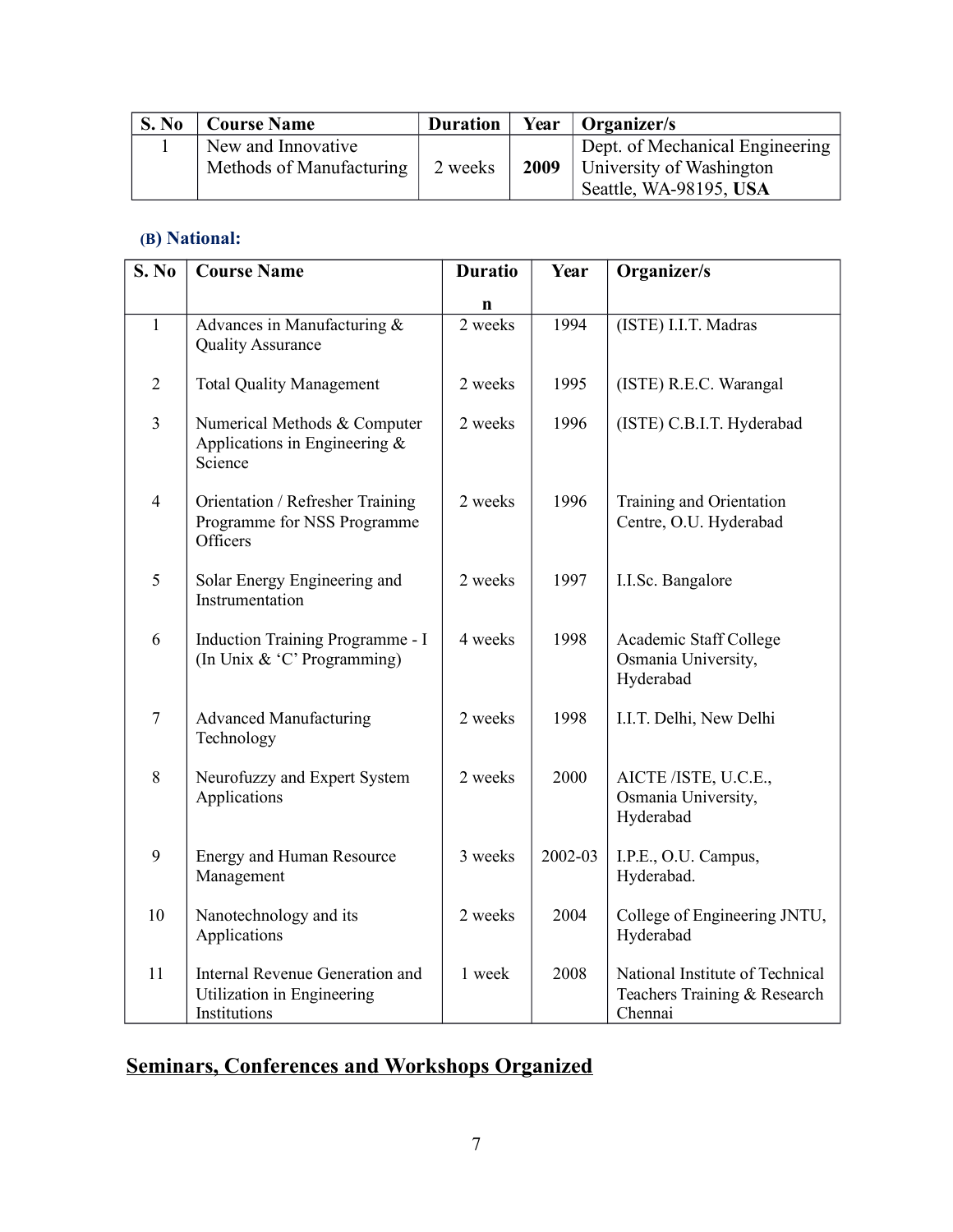| S. No | <b>Course Name</b>                                                           | <b>Duration</b> | Year | Organizer/s                                                                                      |
|-------|------------------------------------------------------------------------------|-----------------|------|--------------------------------------------------------------------------------------------------|
|       | Workshop on<br><b>Engineering Research</b><br>Methodology                    | 3 days          | 2012 | Dept. of Mechanical Engineering<br>Univ. College of Engineering<br>Osmania University, Hyderabad |
| 2     | National Conference on<br>Recent Advances in<br>Mechanical<br>Engineering.   | 2 days          | 2012 | Dept. of Mechanical Engineering<br>Univ. College of Engineering<br>Osmania University, Hyderabad |
| 3     | Workshop on Geometric<br>Modelling & Analysis<br>Software.                   | 2 days          | 2012 | Dept. of Mechanical Engineering<br>Univ. College of Engineering<br>Osmania University, Hyderabad |
| 4     | One day workshop on<br>Training on CNC<br>Machining - Tool and<br>techniques | One day         | 2013 | Dept. of Mechanical Engineering<br>Univ. College of Engineering<br>Osmania University, Hyderabad |

# **Seminars, Conferences and Workshops Attended**

# **(A) International:**

| S. No.         | <b>Course Name</b>                                | Year | Organizer/s                                |
|----------------|---------------------------------------------------|------|--------------------------------------------|
| $\bf{l}$       | TMS 132 <sup>nd</sup> Annual Meeting Symposium on | 2003 | TMS, San Diego Conventional Centre,        |
|                | Surface Engineering in Materials Science - II     |      | San Diego, California, USA                 |
| 2              | International Congress on Renewable Energy        | 2006 | SESI, Hyderabad International              |
|                | (ICORE) - 2006                                    |      | Conventional Centre, Hyderabad, India      |
| 3              | Materials Science & Technology ( $MS&T'06$ )      | 2006 | Duke Energy Center (Formerly Cinergy       |
|                | International Conference & Exhibition             |      | Center), Cincinnati, Ohio, USA.            |
| $\overline{4}$ | Materials Science & Technology ( $MS&T'07$ )      | 2007 | COBO Center, Detroit, Michigan, USA.       |
|                | International Conference & Exhibition             |      |                                            |
| 5              | Society for the Advancement of Material and       | 2010 | <b>Washington State Convention Center,</b> |
|                | Process Engineering (SAMPE)-2010                  |      | Seattle, WA, USA                           |
|                | Conference.                                       |      |                                            |

# **B) National:**

| NO.<br>◡ | <b>Course Name</b> | ⁄ กก พ<br><b>L</b> Ca. | )rganizer/s |
|----------|--------------------|------------------------|-------------|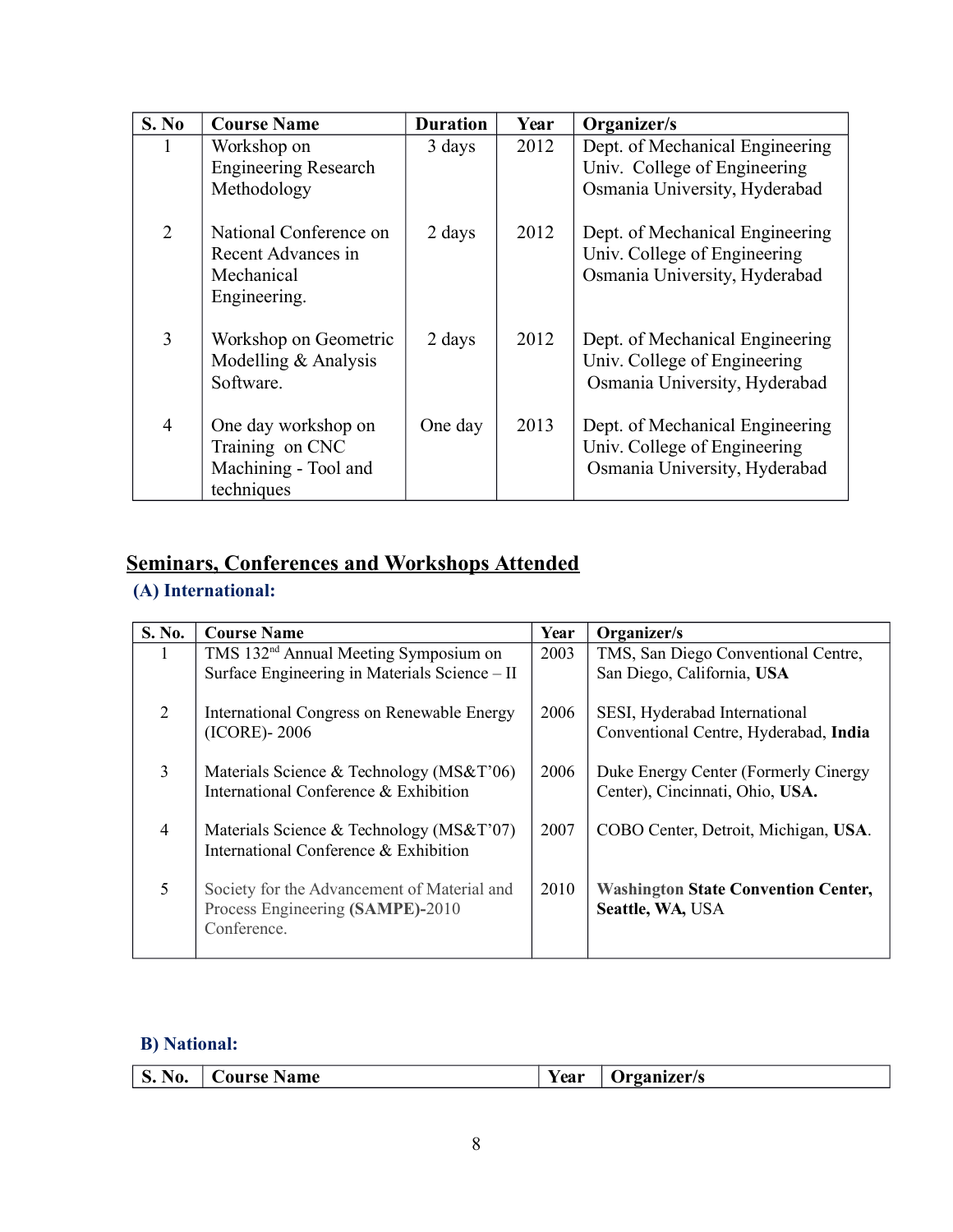| $\mathbf{1}$             | A "Production drawing practice"                      | 1993 | (ISTE) Dept. of Mech. Engg., O.U.      |
|--------------------------|------------------------------------------------------|------|----------------------------------------|
| $\overline{c}$           | A Seminar on "Energy Conservation"                   | 1993 | (N.P.C.) Dept. of Mech. Engg., O.U.    |
| $\overline{3}$           | National Seminar on "New Energy Technologies         | 1993 | (DST, CSIR, BHEL, A.P. State           |
|                          | & Clean Environment"                                 |      | Council) Dept. of Mech. Engg., O.U.    |
| $\overline{\mathcal{A}}$ | National workshop on "Industrial Pollution &         | 1994 | (AICTE) Dept. of Mech. Engg., O.U.     |
|                          | Control"                                             |      | (BHEL, National Society for FMFP)      |
| 5                        | 21st National Conference of "Fluid                   | 1994 |                                        |
|                          | Mechanics & Fluid Power"                             |      | Dept. of Mech. Engg., O.U.             |
|                          | National Seminar on "Power Plant Fly Ash             | 1995 | (AICTE) Dept. of Mech. Engg., O.U.     |
| 6                        | Utilisation & Waste Heat Recovery systems"           |      | College of Engineering, O.U.           |
| $\tau$                   | One day workshop on "Entrepreneurship"               | 1996 | Nizam College & College of             |
|                          | XI National Conference of Sports Psychology          | 1998 |                                        |
|                          |                                                      |      | Technology, Osmania University         |
| $8\,$                    | National Conference on "World Class                  |      |                                        |
|                          | Manufacturing Systems - 2000"                        | 2000 | Bundelkhand Institute of Engineering   |
|                          | 19th All India Manufacturing Technology,             |      | & Technology, Jhansi (U.P.)            |
| 9                        | Design and Research Conference (AIMTDR)              | 2000 | I.I.T. Madras, Chennai                 |
|                          |                                                      |      |                                        |
| 10                       | Design and Analysis of experiments                   | 2001 | Univ. College Technology, O.U., Hyd.   |
|                          |                                                      |      |                                        |
| 11                       | Symposium on Manufacturing Excellence                | 2002 | I.I.T. Madras, Chennai                 |
|                          | (SYMAX)                                              |      |                                        |
|                          |                                                      |      |                                        |
| 12                       | 20 <sup>th</sup> All India Manufacturing Technology, | 2002 | B.I.T., Mesra, Ranchi, Jharkhand       |
|                          | Design and Research Conference (AIMTDR)              |      |                                        |
| 13                       | National Conference on Advanced Materials            | 2004 | College Engineering, JNTU,             |
|                          | and Manufacturing Techniques (AMMT-2004)             |      | Hyderabad                              |
|                          |                                                      |      |                                        |
| 14                       | National Conference on Computational                 | 2004 | University College of Engineering (A)  |
|                          | Methods in Mechanical Engineering                    |      | Osmania University, Hyderabad          |
|                          | (COMPUTIME)                                          |      |                                        |
| 15                       | Workshop on Advances in Computational                | 2005 | University College of Engineering (A)  |
|                          | Structural Mechanics and fluid flows                 |      | Osmania University, Hyderabad          |
|                          | (COSMECFLOWS)                                        |      |                                        |
|                          |                                                      |      |                                        |
| 16                       | Two day Workshop on "NBA Accreditation               | 2011 | Kalinga Institute of Industrial        |
|                          | Process and Parameters"                              |      | Technology                             |
| 17                       | One day Workshop on "Outcome Based                   | 2012 | KIIT University, Bhubaneswar, Orissa,  |
|                          | <b>Accreditation Process and Parameters"</b>         |      | University College of Engineering (A)  |
| 18                       | Programme on Managing Excellence in                  | 2013 | Osmania University, Hyderabad          |
|                          | Academic Institutions for Heads of                   |      | Administrative Staff College of India, |
|                          | Institution/ Department of TEQIP Institutions        |      | Bella Vista, Hyderabad                 |
|                          |                                                      |      |                                        |
| 19                       | TEQIP Conclave on "Enhancing Quality of              | 2014 | Dept. of Mechanical Engineering        |
|                          | Technical Education and Research"                    |      | IIT Hyderabad, Telangana State         |
|                          |                                                      |      |                                        |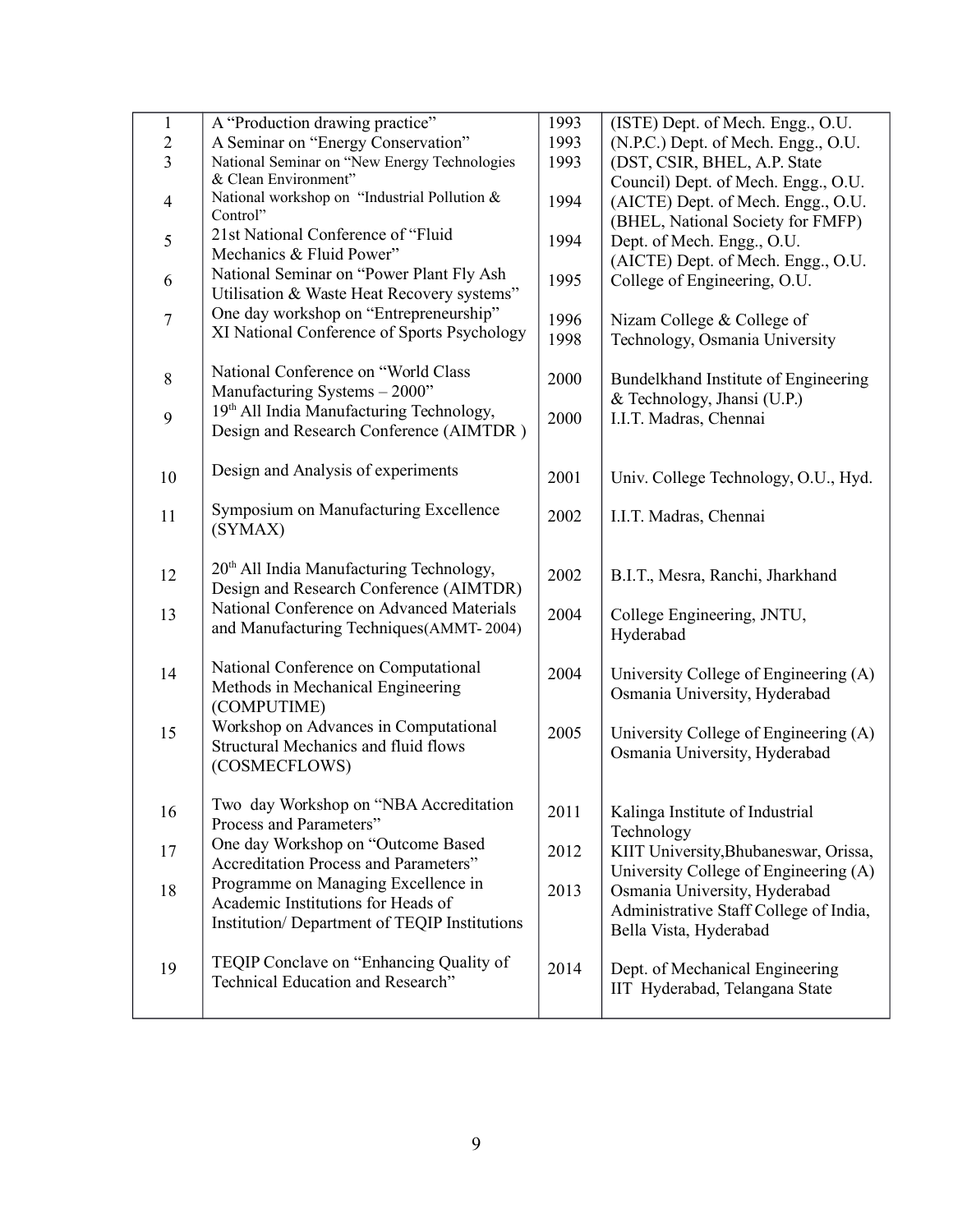#### **Books**

#### **Book Chapters**

- 1. Ashok Kumar Uppari, **Dr.Laxminarayana Pappula** "*Optimization of Wire-EDM Process Parameters on Ti-6AL-4V" ,* LAP Lambert Academic Publishing, ISBN: 978- 620-0-22551-1.
- 2. Md. Aleem Pasha, P. Ravinder Reddy, **P. Laxminarayana**, Ishtiaq Ahmed Khan: *SiC and Al2O3 Reinforced Friction Stir Welded Joint of Aluminium Alloy 6061*. Strengthening and Joining by Plastic Deformation, 01/2019: pages 163-182; , ISBN: 978-981-13-0377-7, DOI:10.1007/978-981-13-0378-4\_7
- 3. Sardar Jaspal Singh, M. Prakash, **P. Laxminarayana**: *Experimental and Characterization of Aluminium Over Mild Steel by Friction Surface Processing*. Proceedings of the International Conference on Research and Innovations in Mechanical Engineering, 01/2014: pages 375-381; , ISBN: 978-81-322-1858-6, DOI:10.1007/978-81- 322-1859-3\_35
- 4. **P Laxminarayana**, VSR Murti: *Machinability Studies of PM Metal Matrix Composites* EDM. Ultrafine Grained Materials II, 10/2013: pages 381-388; , DOI:10.1002/9781118804537.ch44

# **Publication Highlights: 110**

#### **Journal Publications: 54**

- 1. U. Ashok Kumar, M. Prakash, **P. Laxminarayana**, ["Effect of Material Removal Rate on Micro Hole Machining](javascript:void(0)) [using Die Sinker ED](javascript:void(0))M" Procedings of Conference on Electrophysical Machining In Modern Industry - International scientific-practical conference of young scientists, graduate students and students December 18– 20, 2018,At: Perm, Russia, ISBN 978-5-398-02132-5 © PNRPU, 2019.
- 2. MA Pasha, PR Reddy, **P Laxminarayana**, IA Khan, ["SiC Welded and Joint Al2 Reinforced Friction Stir of](https://scholar.google.co.in/scholar?oi=bibs&cluster=12658243280095022958&btnI=1&hl=en) [Aluminium Alloy 6061 O3"](https://scholar.google.co.in/scholar?oi=bibs&cluster=12658243280095022958&btnI=1&hl=en), Strengthening and Joining by Plastic Deformation: Select Papers from AIMTDR 2016, pp163, Springer. DOI https://doi.org/10.1007/978-981-13-0378-4\_7, Print ISBN: 978-981-13-0377-7, Springer, Singapore, 2019.
- 3. M Swamy, **P Laxminarayana**, AHV Pavan, MC Antony Harison, G Jayaraman, K Singh, "Microstructural characterization and mechanical properties of sand cast and investment cast alloy 625 for HP/IP casing applications for advanced fossil fired power plants", [Volume 5, Issue 13, Part](https://www.sciencedirect.com/science/journal/22147853/5/13/part/P3) [3,](https://www.sciencedirect.com/science/journal/22147853/5/13/part/P3) 2018, Pages 27118-27122, Materials Today: Proceedings [https://doi.org/10.1016/j.matpr.2018.09.019.](https://doi.org/10.1016/j.matpr.2018.09.019)
- 4. N Aravindan, UA Kumar, P Laxminarayana ["Multi response optimisation of EDM parameters for](https://scholar.google.co.in/scholar?oi=bibs&cluster=9316763744721466665&btnI=1&hl=en) [Micro channels machining of SS 316 with Taguchi–GRA"](https://scholar.google.co.in/scholar?oi=bibs&cluster=9316763744721466665&btnI=1&hl=en), [Volume 5, Issue 13, Part 3,](https://www.sciencedirect.com/science/journal/22147853/5/13/part/P3) 2018, Pages 27028-27035, Materials Today: Proceedings, [https://doi.org/10.1016/j.matpr.2018.09.006.](https://doi.org/10.1016/j.matpr.2018.09.006)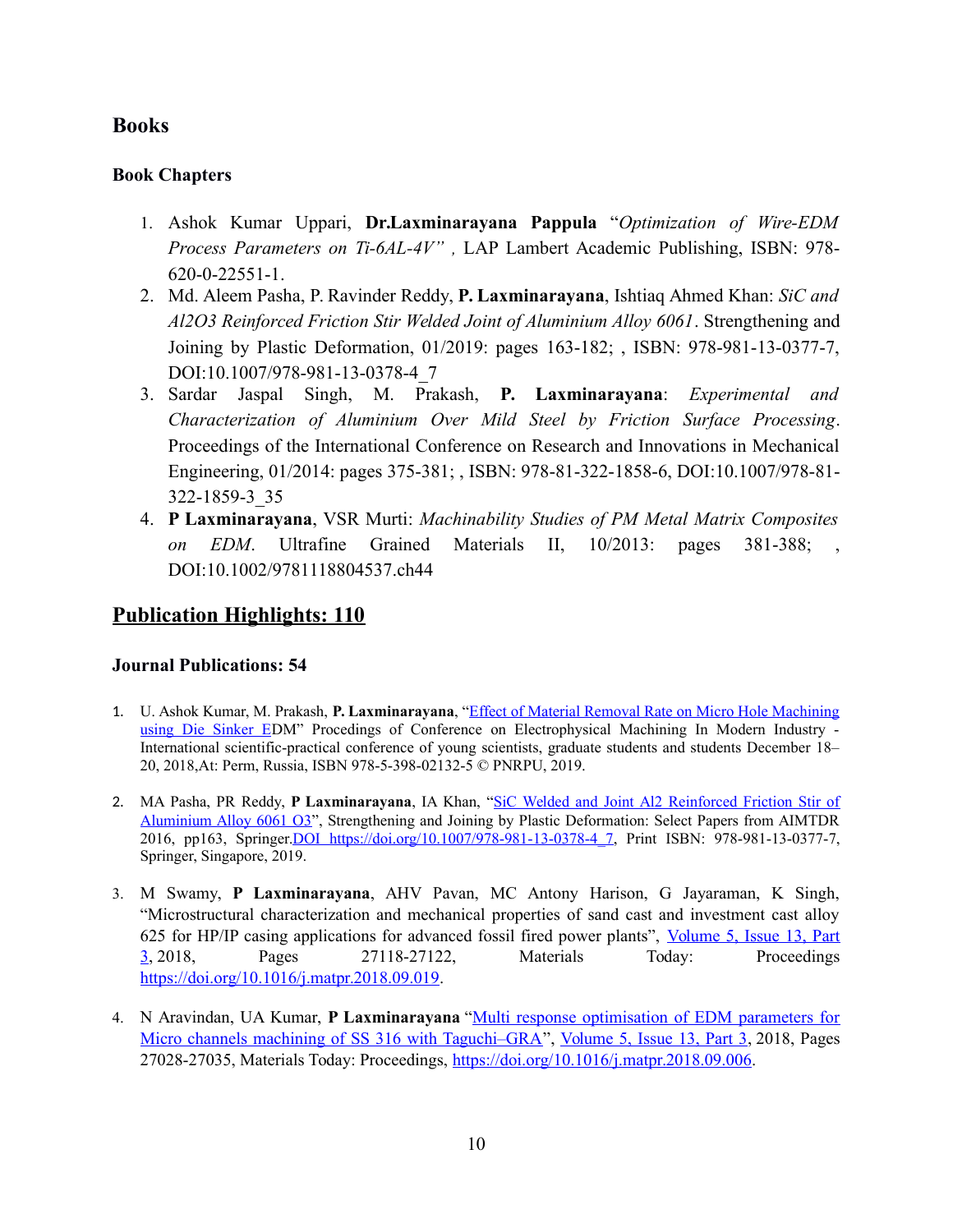- 5. D Devaiah, K Kishore, **P Laxminarayana**, ["Optimal FSW process parameters for dissimilar](https://scholar.google.co.in/scholar?oi=bibs&cluster=4594256314277356585&btnI=1&hl=en) [aluminium alloys \(AA5083 and AA6061\) Using Taguchi Technique"](https://scholar.google.co.in/scholar?oi=bibs&cluster=4594256314277356585&btnI=1&hl=en), [Volume 5, Issue 2, Part 1,](https://www.sciencedirect.com/science/journal/22147853/5/2/part/P1) 2018, Pages 4607-4614, Materials Today: Proceedings, [https://doi.org/10.1016/j.matpr.2017.12.031.](https://doi.org/10.1016/j.matpr.2017.12.031)
- 6. **P Laxminarayana**, ["Optimization of Electrode Tool Wear in micro holes machining by Die Sinker](https://www.sciencedirect.com/science/article/pii/S221478531732549X) [EDM using Taguchi Approach"](https://www.sciencedirect.com/science/article/pii/S221478531732549X), [Volume 5, Issue 2, Part 1,](https://www.sciencedirect.com/science/journal/22147853/5/2/part/P1) 2018, Pages 4607-4614, Materials today: proceedings [https://doi.org/10.1016/j.matpr.2017.12.031.](https://doi.org/10.1016/j.matpr.2017.12.031)
- 7. M Ramulu, Kapil Gangwar, Andrew Cantrell, **P Laxminarayana** "Study of Microstructural Characteristics and Mechanical Properties of Friction Stir Welded Three Titanium Alloys" [Volume 5,](https://www.sciencedirect.com/science/journal/22147853/5/1/part/P1) [Issue 1, Part 1,](https://www.sciencedirect.com/science/journal/22147853/5/1/part/P1) 2018, Pages 1082-1092, Materials today: proceedings [https://doi.org/10.1016/j.matpr.2017.11.186.](https://doi.org/10.1016/j.matpr.2017.11.186)
- 8. U Ashok Kumar, **P Laxminarayana**, ["Study of Tool Wear Optimization in Micro Holes Machining of](https://www.researchgate.net/profile/Laxminarayana_P/publication/318959605_Study_of_Tool_Wear_Optimization_in_Micro_Holes_Machining_of_SS316_by_Die_Sinker_Electrical_Discharge_Machining/links/5988182a45851560584e1d7b/Study-of-Tool-Wear-Optimization-in-Micro-Holes-Machining-of-SS316-by-Die-Sinker-Electrical-Discharge-Machining.pdf) [SS316 by Die Sinker Electrical Discharge Machining"](https://www.researchgate.net/profile/Laxminarayana_P/publication/318959605_Study_of_Tool_Wear_Optimization_in_Micro_Holes_Machining_of_SS316_by_Die_Sinker_Electrical_Discharge_Machining/links/5988182a45851560584e1d7b/Study-of-Tool-Wear-Optimization-in-Micro-Holes-Machining-of-SS316-by-Die-Sinker-Electrical-Discharge-Machining.pdf) Vol.3, Issue.7, pp.1-4, July (2017), International Journal of Scientific Research in Multidisciplinary Studies, E-ISSN: 2454-9312, P-ISSN: 2454-6143.
- 9. S.V.Prasad, **P. Laxminarayana**, P.Ravinder Reddy" Influence Of Tool Angles Of Endmill On Distortion Of 2014a T651 Aluminum Alloy During Machining", IJRET: International Journal of Research in Engineering and Technology, Volume: 06 Issue: 06 , pp33-38, **June-2017** . eISSN: 2319- 1163 pISSN: 2321-7308
- 10. S.V.Prasad, **P. Laxminarayana**, P.Ravinder Reddy "Influence of Tool Coatings on Distortion of 2014A T651 Aluminum Alloy during Machining", International Journal of Innovative Research in Science, Engineering and Technology, Vol. 6, Issue 10,pp 20192-20199, **October 2017**, DOI:10.15680/IJIRSET.2017.0610028
- **11.** Mohammed Viquar Mohiuddin, Syed FerhathullahHussainy, Arkanti Krishnaiah, **P Laxminarayana**, "Experimental investigation to produce thin-walled sand casting using combination of casting simulation and additive manufacturing techniques" June 2017, Volume 90, [Issue](https://link.springer.com/journal/170/90/9/page/1)  $9-12$ , pp 3147– 3157, [The International Journal of Advanced Manufacturing Technology,](https://link.springer.com/journal/170)Springer,DOI 10.1007/s00170-016-9653-6.
- **12.** S Viswanaath, J Hayavadana, **P Laxminarayana**, Ayodya Kavitha, K Sreenu, "Novel Methods of Assessment of Aesthetic Properties of Dress Material" Volume 6; Issue 7; July 2017; Page No. 4758- 4763, International Journal of Current Advanced Research,ISSN: O: 2319-6475, ISSN: P: 2319 – 6505, Impact Factor: SJIF: 5.995, DOI: **<http://dx.doi.org/10.24327/ijcar.2017.4763.0577>**.
- **13.** D Devaiah, K Kishore, **P Laxminarayana**, ["Effect of welding speed on mechanical properties of](https://www.neliti.com/publications/237069/effect-of-welding-speed-on-mechanical-properties-of-dissimilar-friction-stir-wel) [dissimilar friction stir welded AA5083-H321 and AA6061-T6 aluminum alloys"](https://www.neliti.com/publications/237069/effect-of-welding-speed-on-mechanical-properties-of-dissimilar-friction-stir-wel) Vol-4, Issue-3, Mar-2017, International Journal of Advanced Engineering Research and Science (IJAERS), ISSN: 2349- 6495(P) | 2456-1908(O), **<https://dx.doi.org/10.22161/ijaers.4.3.4>**
- 14. **P Laxminarayana**, N Aravindan "Study of surface morphology on micro machined surfaces of AISI 316 by Die Sinker EDM" [Volume 4, Issue 2, Part A,](https://www.sciencedirect.com/science/journal/22147853/4/2/part/PA) 2017, Pages 1285-1292, ScienceDirect,Elsevie[rhttps://doi.org/10.1016/j.matpr.2017.01.149.](https://doi.org/10.1016/j.matpr.2017.01.149)
- 15. Syed Azeem Pasha, Ravinder Reddy, **P Laxminarayana** "Electric Discharge Machining Characteristics of AA7075/MWCNT Surface MMCs Fabricated through Friction Stir Processing"6<sup>th</sup>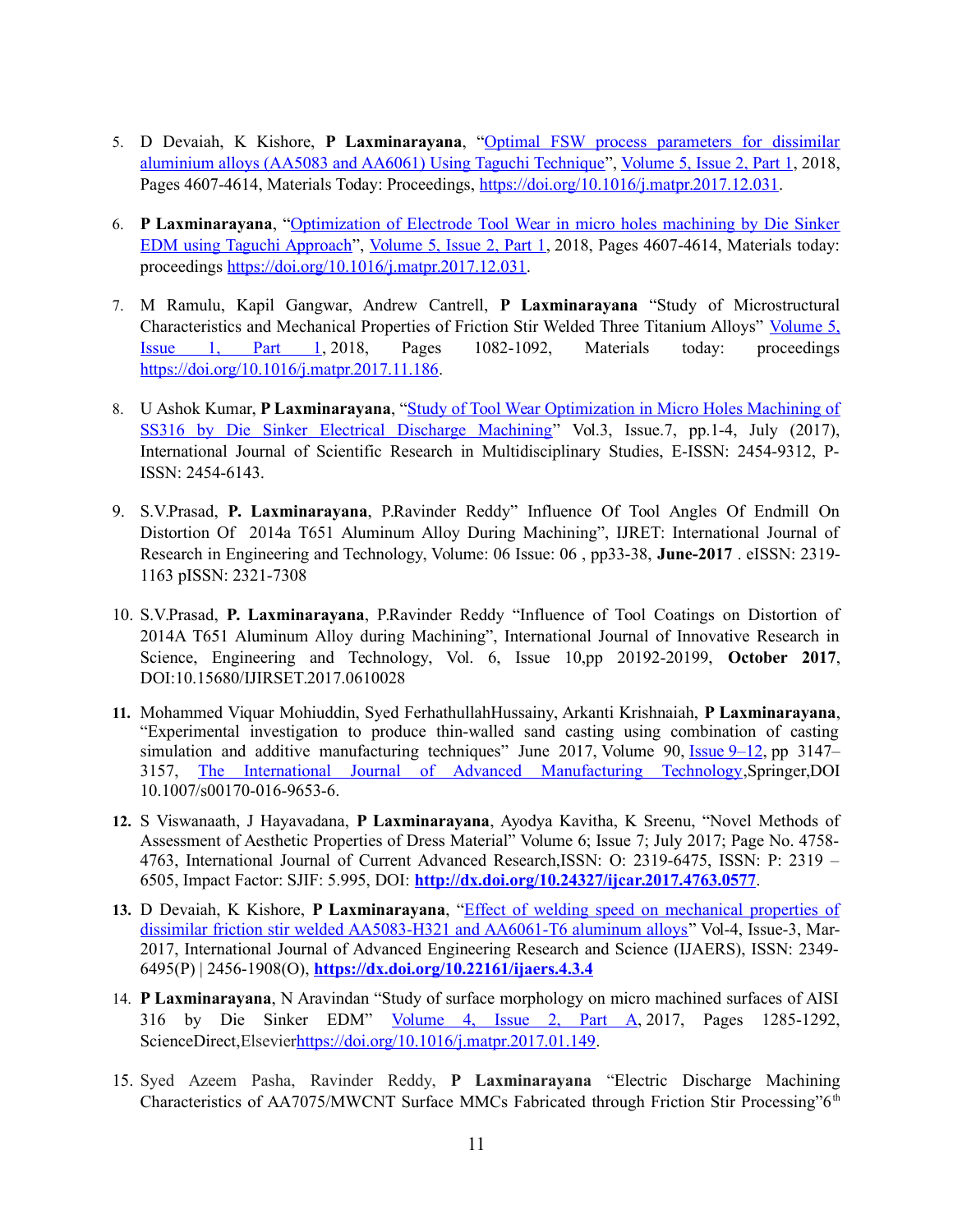International  $\&$  27<sup>th</sup> All India Manufacturing Technology, Design and Research Conference (AIMTDR-2016), ISBN: 978-93-86256-27-0.

- 16. SV Prasad, **Dr P Laxminarayana**, Dr P Ravinder Reddy "Impact of Cutting Fluids on distortion of 2014A T6 Aluminum alloy during machining". International Journal of Application or Innovation in Engineering & Management (IJAIEM), Volume 5, Issue 7, pp126-134,July **2016** ISSN 2319 – 4847
- 17. Mr SV Prasad, **P Laxminarayana**, P Ravinder Reddy "Evaluation of Machining Induced Residual Stresses in 2014 A T6 Aluminum Alloy Using Indentation Method and its Co-Relation to Distortion due to Tool Path Layouts", International Journal Of Engineering Sciences & Research Technology,pp 725-737, 2016, ISSN: 2277-9655, DOI: 10.5281/zenodo.51912.
- 18. D. Raji Reddy**, P.Laxminarayana**, G.C.M. Reddy, G.M.S.Reddy,"Process Parameters Influence on Impact Toughness and Microstructure of Pre-heat Treated Friction Welded 15CDV6 Alloy Steel", International Journal of Engineering and Manufacturing(IJEM), Vol.6, No.5, pp.38-47, 2016.DOI: 10.5815/ijem.2016.05.05.
- 19. Syed FerhathullahHussainy, MohdViquar Mohiuddin, **P Laxminarayana**, S Sundarrajan, A Krishnaiah, ["Analysis of Shrinkage Characteristics of Aluminium Silicon Alloy"](https://www.degruyter.com/view/j/ijmsp.ahead-of-print/jmsp-2016-0002/jmsp-2016-0002.xml) Journal for Manufacturing Science and Production, Volume 16, Issue 3, Pages 163–171, ISSN (Online) 2191 0375, ISSN (Print) 2191-4184, DOI: [https://doi.org/10.1515/jmsp-2016-0002.](https://doi.org/10.1515/jmsp-2016-0002)
- 20. Md Aleem Pasha, P Ravinder Reddy**, P Laxminarayana**, Ishtiaq Ahmad Khan, ["Aluminium Oxide](http://www.academia.edu/download/46332264/Aluminium_Oxide_Particulate_Reinforced_Friction_Stir_Welded_Joint_of_Aluminium_Alloy_6061.pdf) [Particulate Reinforced Friction Stir Welded Joint of Aluminium Alloy 6061"](http://www.academia.edu/download/46332264/Aluminium_Oxide_Particulate_Reinforced_Friction_Stir_Welded_Joint_of_Aluminium_Alloy_6061.pdf) International Journal of Engineering Science and Computing, May 2016 , Volume 6 Issue No. 5,pp 5827-5832, ISSN 2321 3361 © 2016 IJESC, DOI 10.4010/2016.1417.
- 21. Md Aleem Pasha, P Ravinder Reddy, **P Laxminarayana**, Ishtiaq Ahmad Khan, ["Mechanical](https://www.researchgate.net/profile/Ravinder_Reddy_Pinninti/publication/303483466_Mechanical_Behavior_of_Silicon_Carbide_Reinforced_Friction_Stir_Welded_Joint_of_Aluminium_Alloy_6061/links/5764024e08aedbc345e92583/Mechanical-Behavior-of-Silicon-Carbide-Reinforced-Friction-Stir-Welded-Joint-of-Aluminium-Alloy-6061.pdf) [Behavior of Silicon Carbide Reinforced Friction Stir Welded Joint of Aluminium Alloy 6061"](https://www.researchgate.net/profile/Ravinder_Reddy_Pinninti/publication/303483466_Mechanical_Behavior_of_Silicon_Carbide_Reinforced_Friction_Stir_Welded_Joint_of_Aluminium_Alloy_6061/links/5764024e08aedbc345e92583/Mechanical-Behavior-of-Silicon-Carbide-Reinforced-Friction-Stir-Welded-Joint-of-Aluminium-Alloy-6061.pdf) International Journal of Engineering Research & Technology (IJERT), Vol. 5 Issue 05, May-2016 pp429-435, ISSN: 2278-0181.
- 22. Viswanaath, **P Lakshminarayana**, J Hayavadana ["Comfort Characteristics of Cotton Fabrics](https://www.sciencedirect.com/science/article/pii/S2214785316001279) [Finished with Fluoro-Carbon Base Lotus Finish: Use of Computerized Evaluation"](https://www.sciencedirect.com/science/article/pii/S2214785316001279) Materials Today: Proceedings, [Volume 3, Issue 2,](https://www.sciencedirect.com/science/journal/22147853/3/2) 2016, Pages 640-645,DOI: [https://doi.org/10.1016/j.matpr.2016.01.126.](https://doi.org/10.1016/j.matpr.2016.01.126)
- 23. D Devaiah, K Kishore, **P Laxminarayana** "Parametric Optimization Of Friction Stir Welding Parameters Using Taguchi Technique For Dissimilar Aluminum Alloys (AA5083 and AA6061)"International Conference on Advanced Material Technologies (ICAMT), Vol.2016, Issue 27 (2016).
- 24. M Viquar Mohiuddin, A Krishnaiah, S Ferhathullah Hussainy, **P Laxminarayana** ["Influence of](https://www.sciencedirect.com/science/article/pii/S2214785316303935) [process parameters on quality of Al7SiMg alloy casting using statistical techniques"](https://www.sciencedirect.com/science/article/pii/S2214785316303935) Materials Today: Proceedings, [Volume 3, Issue 10, Part B,](file:///tmp/dpe/496263f4207a/59c8f4d0-15cf-4543-a799-53e8ea64b905-8038195330862015460/Volume%203,%20Issue%2010,%20Part%20B) 2016, Pages 3726-3733, [https://doi.org/10.1016/j.matpr.2016.11.020.](https://doi.org/10.1016/j.matpr.2016.11.020)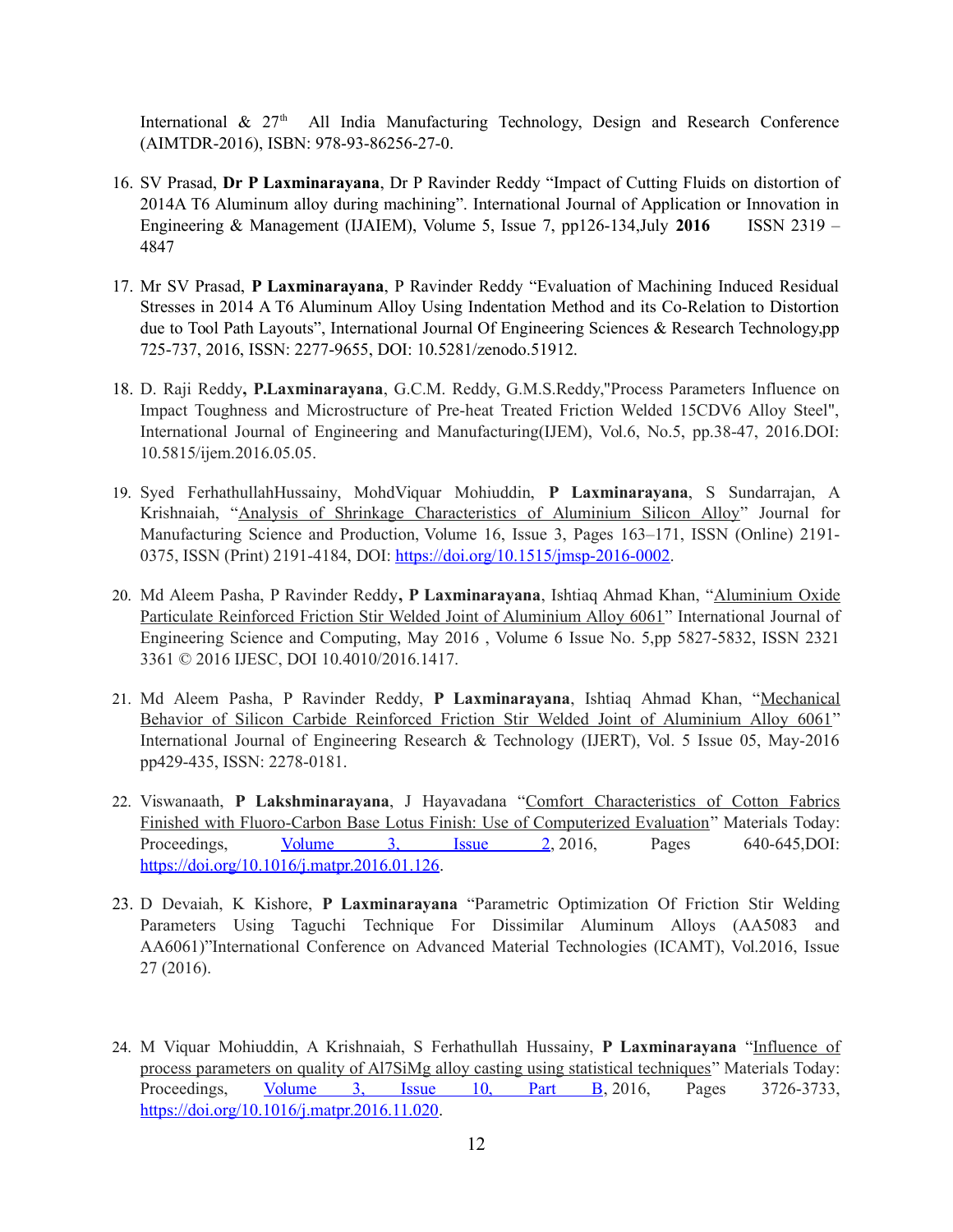- 25. Pandu Ramavath, Papiya Biswas, P Suresh Babu, P Laxminarayana, Roy Johnson "[Compaction](http://scholar.google.com/scholar?cluster=16617356484436604353&hl=en&oi=scholarr) [Curves: A Tool for Qualitative Evaluation of Quasi-static Compaction Behavior of Ceramic Powders"](http://scholar.google.com/scholar?cluster=16617356484436604353&hl=en&oi=scholarr) Journal of The Australian Ceramic Society, Vol.51, Issue 2 (2015)pp130-136.
- 26. Rajkumar V Pati, P Ravinder Reddy, **P Laxminarayana** ["Development of buckling equation for](http://www.ajetr.org/vol15/no1/n12.pdf) [conical spring and its experimental verification"](http://www.ajetr.org/vol15/no1/n12.pdf) American Journal of Engineering and Technology Research Vol. 15, No. 1, 2015 pp67-81.
- 27. S Ferhathullah Hussainy, M Viquar Mohiuddin, **P Laxminarayana**, A Krishnaiah, S Sundarrajan ["A](http://www.academia.edu/download/41771309/A_PRACTICAL_APPROACH_TO_ELIMINATE_DEFECTS_IN_GRAVITY_DIE_CAST_AL-ALLOY_CASTING_USING_SIMULATION_SOFTWARE.pdf) [practical approach to eliminate defects in gravity die cast al-alloy casting using simulation software"](http://www.academia.edu/download/41771309/A_PRACTICAL_APPROACH_TO_ELIMINATE_DEFECTS_IN_GRAVITY_DIE_CAST_AL-ALLOY_CASTING_USING_SIMULATION_SOFTWARE.pdf) International Journal of Research in Engineering and Technology, Volume: 04 Issue: 01pp 114-123 Jan-2015 eISSN: 2319-1163, pISSN: 2321-7308.
- 28. Pandu Ramavath, Papiya Biswas, Roy Johnson, G Jagan Reddy, **P Laxminarayana** ["Hot Isostatic](https://www.tandfonline.com/doi/abs/10.1080/0371750X.2014.931252) [Pressing of ZnS Powder and CVD ZnS Ceramics: Comparative Evaluation of Physico-chemical,](https://www.tandfonline.com/doi/abs/10.1080/0371750X.2014.931252) [Microstructural and Transmission Properties"](https://www.tandfonline.com/doi/abs/10.1080/0371750X.2014.931252) Transactions of the Indian Ceramic Society, Volume 73, 2014 - <u>Issue</u> 4Pages 299-302, [https://doi.org/10.1080/0371750X.2014.931252.](https://doi.org/10.1080/0371750X.2014.931252)
- 29. Aleem Pasha, Ravinder Reddy, **P Laxminarayana**, Ishtiaq Ahmad Khan ["Influence of Process and](http://www.academia.edu/download/46332248/aleem_Phasha_INFLUENCE_OF_PROCESS_AND_TOOL_PARAMETERS_ON_FRICTION.pdf) [Tool Parameters on Friction Stir Welding–Over View"](http://www.academia.edu/download/46332248/aleem_Phasha_INFLUENCE_OF_PROCESS_AND_TOOL_PARAMETERS_ON_FRICTION.pdf) International Journal of Applied Engineering and Technology, 2014 Vol. 4 (3) July-September, pp.54-69, ISSN: 2277-212X (Online).
- 30. Sardar Jaspal Singh, M Prakash, **P Laxminarayana** ["Experimental and Characterization of](https://link.springer.com/chapter/10.1007/978-81-322-1859-3_35) [Aluminium Over Mild Steel by Friction Surface Processin"](https://link.springer.com/chapter/10.1007/978-81-322-1859-3_35) Proceedings of the International Conference on Research and Innovations in Mechanical Engineering,pp 375-381, DOIhttps://doi.org/10.1007/978-81-322-1859-3\_35, ISBN978-81-322-1859-3
- 31. Mohammed Viquar Mohiuddin, Syed Ferhathullah Hussainy, A Krishnaiah, **P Laxminarayana**, S Sundarrajan ["Experimental study of sand mold process parameters on Al-alloy sand castings using](http://www.academia.edu/download/36716099/A011660106.pdf) [DoE"](http://www.academia.edu/download/36716099/A011660106.pdf) IOSR Journal of Mechanical and Civil Engineering (IOSR-JMCE), Volume 11, Issue 6 Ver. VI (Nov- Dec. 2014), PP 01-06, e-ISSN: 2278-1684,p-ISSN: 2320-334X.
- 32. Rajkumar V Patil, P Ravinder Reddy, **P Laxminarayana** ["Comparison of cylindrical and conical](https://www.earticle.net/Article/A236812) [helical springs for their buckling load and deflection"](https://www.earticle.net/Article/A236812) International Journal of Advanced Science and Technology, Vol.73 (2014.12) pp.33-50.
- 33. Rajkumar V Patil, P Ravinder Reddy, **P Laxminarayana** ["Buckling Analysis of Straight Helical](https://www.researchgate.net/profile/Rajkumar_Patil6/publication/263652223_Buckling_Analysis_of_straight_helical_compression_springs_made_of_ASTM_A229_Gr-II_ASTM_A313_materials_Type_304_316/links/0f31753b6a7b6a32a4000000/Buckling-Analysis-of-straight-helical-compression-springs-made-of-ASTM-A229-Gr-II-ASTM-A313-materials-Type-304-316.pdf) [Compression Springs Made of ASTM A229 Gr-II, ASTM A313 Materials \(Type 304 & 316\)"](https://www.researchgate.net/profile/Rajkumar_Patil6/publication/263652223_Buckling_Analysis_of_straight_helical_compression_springs_made_of_ASTM_A229_Gr-II_ASTM_A313_materials_Type_304_316/links/0f31753b6a7b6a32a4000000/Buckling-Analysis-of-straight-helical-compression-springs-made-of-ASTM-A229-Gr-II-ASTM-A313-materials-Type-304-316.pdf) International Journal of Engineering Research & Technology (IJERT) Vol. 2 Issue 6, June – 2013 pp978-986, ISSN: 2278-0181.
- 34. Uma Ravindra Maddipati, P Rajendran, **P Laxminarayana** ["Thermal design and analysis of cold](http://citeseerx.ist.psu.edu/viewdoc/download?doi=10.1.1.476.3756&rep=rep1&type=pdf) [plate with various proportions of ethyl glycol water solutions"](http://citeseerx.ist.psu.edu/viewdoc/download?doi=10.1.1.476.3756&rep=rep1&type=pdf) International Journal of Advanced Trends in Computer Science and Engineering, Vol.2 , No.6, Pages : 22-25 (2013), ISSN 2278-3091.
- 35. N S Shanker, A Parashuramulu, K Buschaiah, **P Laxminarayana** ["Processing of Ceramics and Metal](https://www.scientific.net/AMR.699.864.pdf) [Matrix Composites with Electro Discharge Machining"](https://www.scientific.net/AMR.699.864.pdf) [Advanced Materials Research](https://www.scientific.net/AMR) (Volume-699), pp864-868(2013) Doi: [https://doi.org/10.4028/ www.scientific.net/AMR.699.864](https://doi.org/10.4028/%20www.scientific.net/AMR.699.864)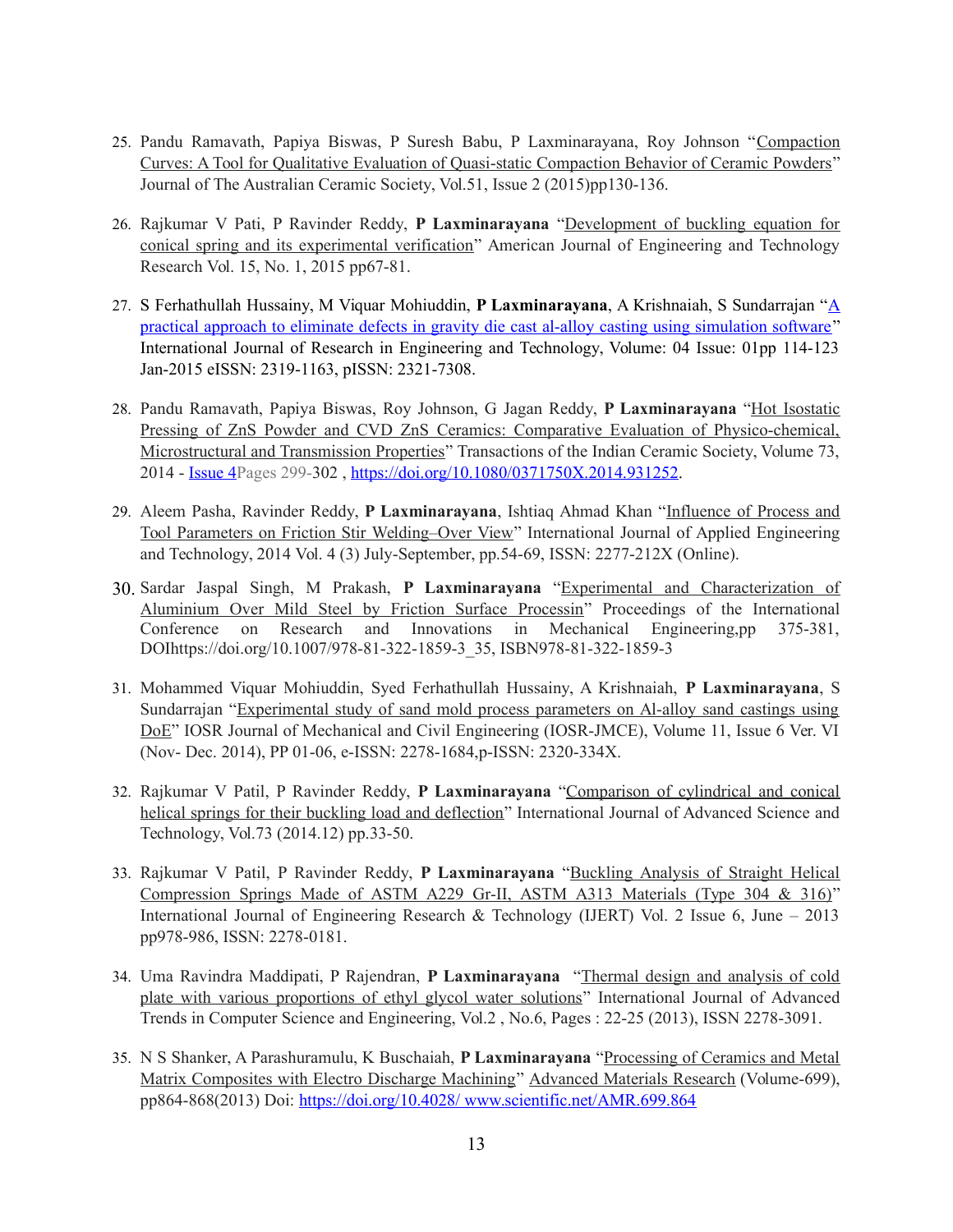- 36. Mamidala Ramulu, Mathew Spaulding, **P Laxminarayana** ["Cutting Characteristics of Titanium](https://www.scientific.net/AMR.630.114) [Graphite Composite by Wire Electrical Discharge Machining"](https://www.scientific.net/AMR.630.114) [Advanced Materials](https://www.scientific.net/AMR) [Research](https://www.scientific.net/AMR) (Volume-630) pp114-120, DOI: [https://doi.org/10.4028/ www.scientific.net/AMR.630.114](https://doi.org/10.4028/%20www.scientific.net/AMR.630.114)
- 37. A Parshuramulu, K Buschaiah, **P Laxminarayana** ["A study on influence of polarity on the machining](http://scholar.google.com/scholar?cluster=12873000284961858117&hl=en&oi=scholarr) [characteristics of sinker EDM"](http://scholar.google.com/scholar?cluster=12873000284961858117&hl=en&oi=scholarr) International Journal of Advanced Research in Engineering & Technology (IJARET) Vol.4 , No.3, Pages : 158-162 (2013).
- 38. M Ramulu, V Isvilanonda, **P Laxminarayana** ["AWJ Cutting and EDM Edge Finishing on Surface](http://scholar.google.com/scholar?cluster=7187588322359692981&hl=en&oi=scholarr) [Morphology of Fiber-Metal Composite Laminates"](http://scholar.google.com/scholar?cluster=7187588322359692981&hl=en&oi=scholarr) 21st International Conference on Water Jetting, Ottawa, Canada pp 19-22 (2012).
- 39. Niharika Nagari, G Haragopal, **P Laxminarayana** ["An Investigation for the Significant Parameters in](http://scholar.google.com/scholar?cluster=6976824051235618305&hl=en&oi=scholarr) [TIG Welding of Al-65032 Alloy Using ANOVA".](http://scholar.google.com/scholar?cluster=6976824051235618305&hl=en&oi=scholarr) International Conference on Mechanical and Industrial Engineering(ICMIE), **August 4th 2012**, [RELC International Hotel, 30 Orange Grove Road,](http://www.relcih.com.sg/) **SINGAPORE**
- 40. K Buschaiah, **P Laxminarayana**, VSR Murti ["Some anomalies in the experimental results of EDM"](https://www.inderscienceonline.com/doi/abs/10.1504/IJMTM.2011.046760) International Journal of Manufacturing Technology and Management, Vol24 issue 1-4, (2012) [https://doi.org/10.1504/IJMTM.2011.046760.](https://doi.org/10.1504/IJMTM.2011.046760)
- 41. V Isvilanonda, M Ramulu, **P Laxminarayana**, T Briggs ["Effect of Die Sinker EDM and AWJ](https://www.researchgate.net/profile/M_Ramulu/publication/286175541_EDM_and_AWJ_edge_finishing_on_surface_morphology_of_hybrid_composite_laminates/links/5ac4e699a6fdcc3959f6a94e/EDM-and-AWJ-edge-finishing-on-surface-morphology-of-hybrid-composite-laminates.pdf) [Machining Processes on Flexural Properties of Hybrid Titanium Laminates"](https://www.researchgate.net/profile/M_Ramulu/publication/286175541_EDM_and_AWJ_edge_finishing_on_surface_morphology_of_hybrid_composite_laminates/links/5ac4e699a6fdcc3959f6a94e/EDM-and-AWJ-edge-finishing-on-surface-morphology-of-hybrid-composite-laminates.pdf) Proceedings of SAMPE New Materials and Processes for a New Economy, (2010/5).
- 42. **Laxminarayana Pappula** ["EDM and AWJ Edge Finishing on Surface Morphology of Hybrid](http://scholar.google.com/scholar?cluster=4903752716117713962&hl=en&oi=scholarr) [Composite Laminates"](http://scholar.google.com/scholar?cluster=4903752716117713962&hl=en&oi=scholarr) Minerals, Metals and Materials Society/AIME, 14-18 Feb 2010.
- 43. **P Laxminarayana**, A Chennakesava Reddy ["Quantification of Delta Ferrite in Austenitic Stainless](http://scholar.google.com/scholar?cluster=13197620859274228435&hl=en&oi=scholarr) [Steel Cast in Investments Shell Moulds"](http://scholar.google.com/scholar?cluster=13197620859274228435&hl=en&oi=scholarr) 6th National Conference on Materials and Manufacturing Processes, pp62-65(2008).
- 44. MAA Sadiq, **P Laxminarayana**, VSR Murti ["Integrated Machining and Surface Modification of](http://scholar.google.com/scholar?cluster=10235461822985746747&hl=en&oi=scholarr) [Steel Components"](http://scholar.google.com/scholar?cluster=10235461822985746747&hl=en&oi=scholarr) Materials Science and Technology-Association for Iron and Steel Technology, Vol 6 (2007).
- 45. MAA Sadiq, P Laxminarayana, VSR Murti ["Microhole Machining by a Modified Electrical](http://scholar.google.com/scholar?cluster=5689010349544971050&hl=en&oi=scholarr) [Discharge Machine"](http://scholar.google.com/scholar?cluster=5689010349544971050&hl=en&oi=scholarr) Materials Science and Technology-Association for Iron and Steel Technology, Vol 5 (2006).
- 46. **P Laxminarayana**, A Chennakesava Reddy ["Design of top risers using parabolic metal flow concept](http://jntuhceh.ac.in/web/tutorials/faculty/698_nc022-2004.pdf) [during solidification"](http://jntuhceh.ac.in/web/tutorials/faculty/698_nc022-2004.pdf) National Conference on Advanced Materials and Manufacturing Techniques, March 08-09, 2004.
- 47. **P Laxminarayana**, A Chennakesava Reddy ["Nonlinear finite element modeling of machining](http://jntuhceh.org/web/tutorials/faculty/685_nc014-2003.pdf) [process to minimize distortion in forged turbine disk"](http://jntuhceh.org/web/tutorials/faculty/685_nc014-2003.pdf) National Conference on Computer integrated Design and Manufacturing, pp97-102 (2003).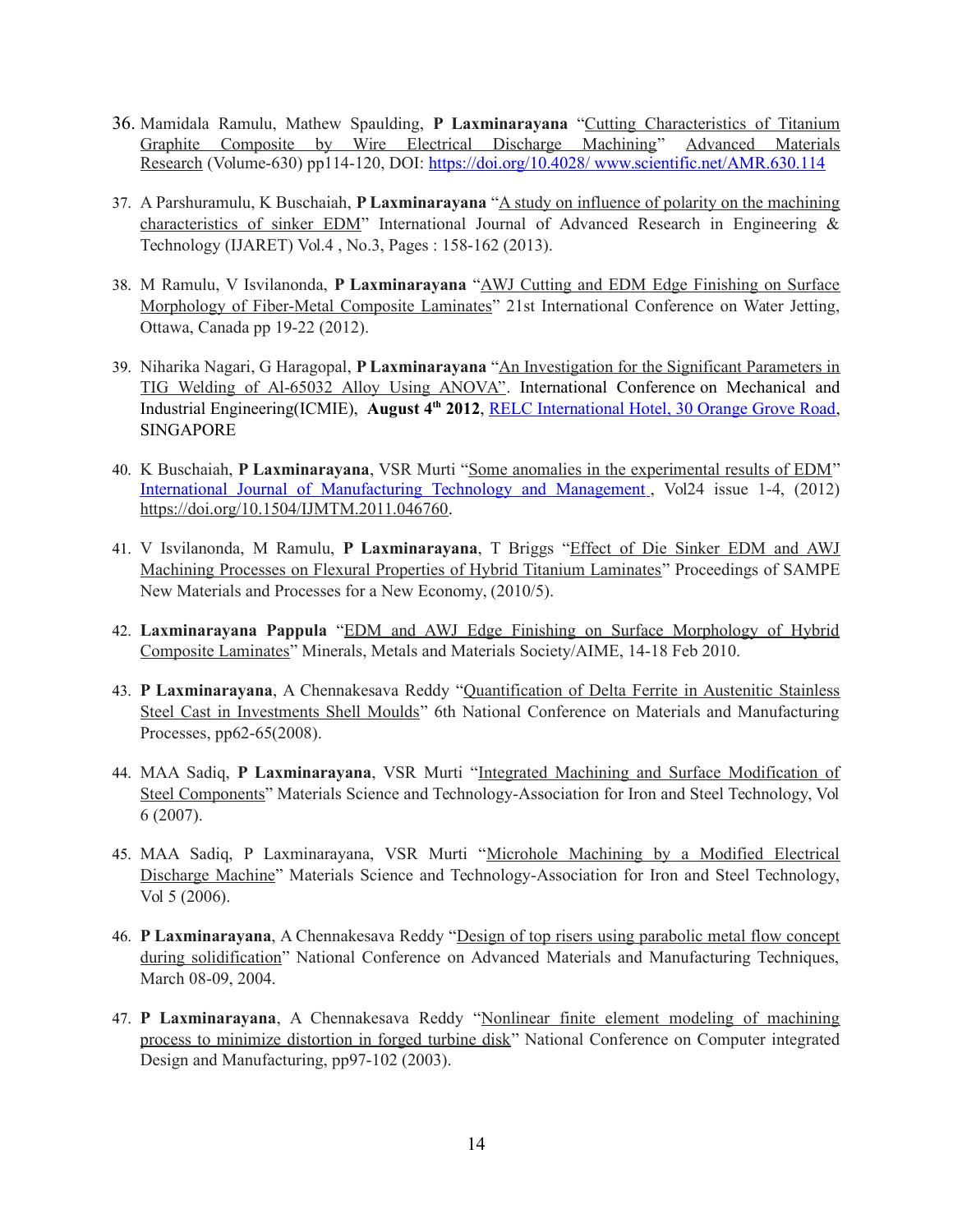- 48. **P Laxminarayana**, A Chennakesava Reddy ["Effect of Particle Spatial Distribution and Clustering on](http://jntuhceh.org/web/tutorials/faculty/1297_TiO-5050.pdf) [Tensile Behavior of Titanium Oxide/AA5050 Alloy Particle Reinforced Composites"](http://jntuhceh.org/web/tutorials/faculty/1297_TiO-5050.pdf) 4th International Conference on Composite Materials and Characterization, pp 197-201(2003).
- 49. **P Laxminarayana**, A Chennakesava Reddy ["Numerical Investigation of the Effect of Particle](https://jntuhceh.ac.in/faculty_portal/uploads/staff_downloads/1296_TiN-4015.pdf) [Clustering on the Micromechanical Properties of Titanium Nitride/AA4015 Alloy Particle-Reinforced](https://jntuhceh.ac.in/faculty_portal/uploads/staff_downloads/1296_TiN-4015.pdf) [Metal Matrix Composites"](https://jntuhceh.ac.in/faculty_portal/uploads/staff_downloads/1296_TiN-4015.pdf) 4th International Conference on Composite Materials and Characterization, pp 193-196(2003).
- 50. **P Laxminarayana**, VSR Murti ["A hybrid parameter for the characterization and specification of](http://scholar.google.com/scholar?cluster=8547775351104145026&hl=en&oi=scholarr) [surface texture."](http://scholar.google.com/scholar?cluster=8547775351104145026&hl=en&oi=scholarr) Surface Engineering: in Materials Science II as held at the 2003 TMS Annual Meeting,pp 65 -69(2003).
- 51. **P Laxminarayana**, VSR Murti ["Machinability Studies of PM Metal Matrix Composites on EDM"](https://onlinelibrary.wiley.com/doi/abs/10.1002/9781118804537.ch44) Ultrafine Grained Materials II, pp 381 - 388 (2002).
- 52. VSR Murti**, P Laxminarayana**, M Krishna Reddy ["A Signal Processing Approach for the Analysis of](http://scholar.google.com/scholar?cluster=3493497744145788171&hl=en&oi=scholarr) [Mechanism of Surface Generation in EDM"](http://scholar.google.com/scholar?cluster=3493497744145788171&hl=en&oi=scholarr) International Conference on Computational Nanoscience pp 93 (2001).
- 53. Hussainy Ferhathullah, M Viquar Mohiuddin, **P Laxminarayana**, A Krishnaiah, S Sundarrajan ["A](http://scholar.google.com/scholar?cluster=4191711805500595585&hl=en&oi=scholarr) [Practical approach to eliminate defects in gravity die cast Al-alloy casting using simulation](http://scholar.google.com/scholar?cluster=4191711805500595585&hl=en&oi=scholarr) [softwares"](http://scholar.google.com/scholar?cluster=4191711805500595585&hl=en&oi=scholarr) International Journal of Research in Engineering and Technology pp 2319-1163.
- 54. VSR Murti, **P Laxminarayana**, M Krishna Reddy, ["A Signal Processing Approach for the Analysis](http://scholar.google.com/scholar?cluster=3493497744145788171&hl=en&oi=scholarr) [of Mechanism of Surface Generation in EDM"](http://scholar.google.com/scholar?cluster=3493497744145788171&hl=en&oi=scholarr) International Conference on Computational Nanoscience pp-093.(2001)

#### **Patents**

#### **Conference Papers Published: 56**

#### **International: 30**

1. V N Narsimha Rao,N N Ramesh, [P.Laxminarayana](https://scholar.google.co.in/citations?user=3F_u2UEAAAAJ&hl=en&oi=sra) ,V S R Murti "Morphology of Resultant Surfaces from Electro discharge machining and Electro discharge Sawing", The 133<sup>rd</sup> The Minerals, Metals & Materials Society (TMS) Annual Meeting & Symposium, March 12-17, 2004, Charlotte Convention Center, Charlotte, North Carolina, USA.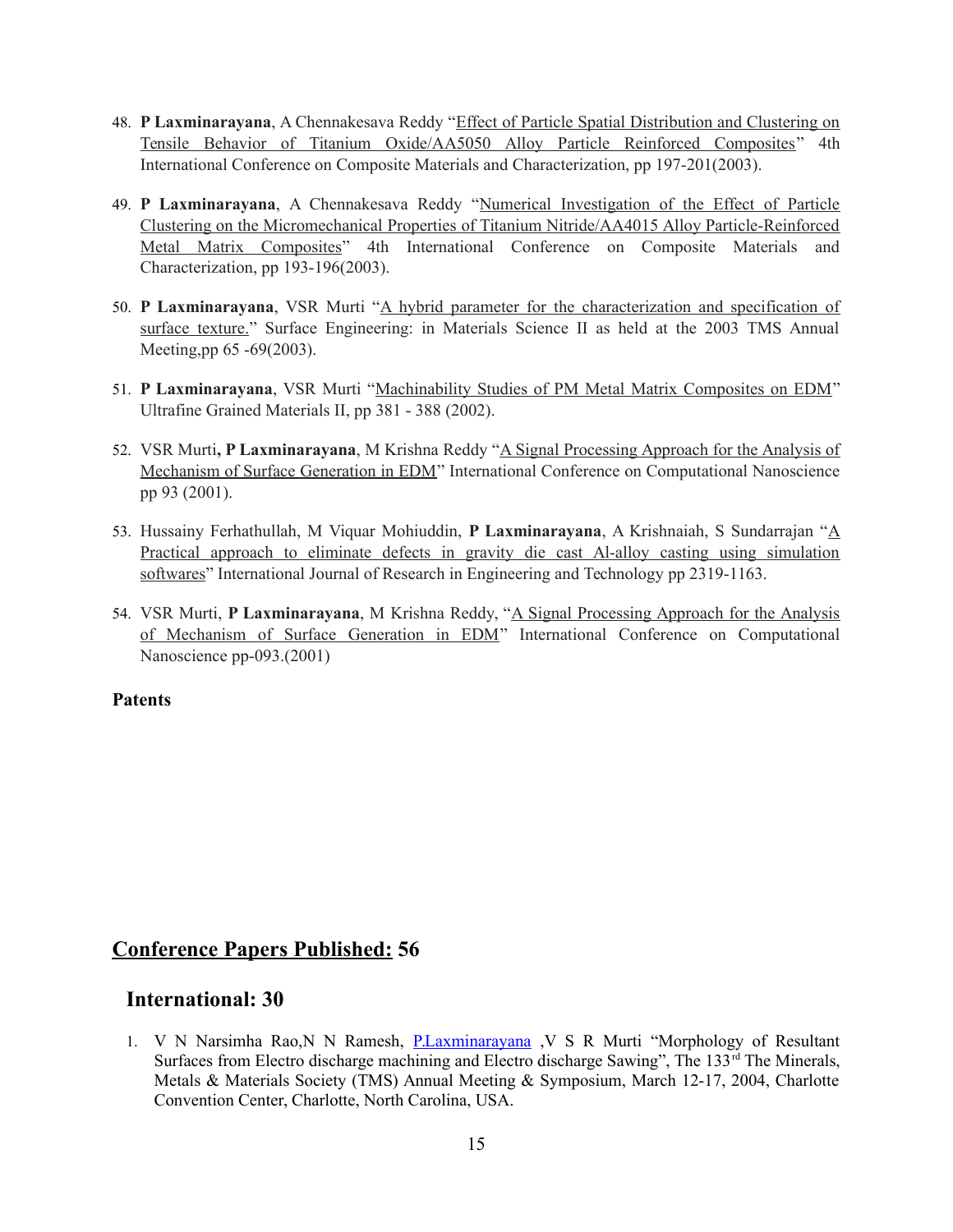- 2. [P.Laxminarayana](https://scholar.google.co.in/citations?user=3F_u2UEAAAAJ&hl=en&oi=sra) ,VV Basava Rao, Ch.Sailu "Studies on Flash Pyrolysis of Rice Husk", the International Congress on Renewable Energy (ICORE), February 9-11, 2006, Hyderabad International Convention Center, Hyderabad, India.
- 3. P.Laxminarayana, BNP. Rao, V S R Murti "Integrity of Spark Eroded Surfaces", The 135<sup>th</sup> The Minerals, Metals & Materials Society (TMS-2006) Annual Meeting & Symposium, March 12-16, 2006, Henry B. Gonzalez Convention Center, San Antonio, Texas, USA.
- 4. [P.Laxminarayana](https://scholar.google.co.in/citations?user=3F_u2UEAAAAJ&hl=en&oi=sra) "Inconsistent Results in EDM and the Associated Noise Factors", International Conference on Advances in Mechanical Engineering (ICAME – 2007), October 24-26, 2007, Department of Mechanical Engineering, MIT, Manipal, Karnataka, India
- 5. BNP. Rao, [P.Laxminarayana,](https://scholar.google.co.in/citations?user=3F_u2UEAAAAJ&hl=en&oi=sra) M Ramulu, "Rotary Ultrasonic Drilling of Al2O3 Ceramic Material", TMS 2010 Annual Meeting & Exhibition, February 14-18, 2010, Washington State Convention Center, Seattle, WA, USA
- 6. Niharika Nagari, G. Haragopal, [P.Laxminarayana](https://scholar.google.co.in/citations?user=3F_u2UEAAAAJ&hl=en&oi=sra) "An Investigation for the Significant Parameters in TIG Welding of Al-65032 alloy Using ANOVA", International Conference on Mechanical and Industrial Engineering(ICMIE), August 4<sup>th</sup> 2012, [RELC International Hotel, 30 Orange Grove](http://www.relcih.com.sg/) [Road,](http://www.relcih.com.sg/) SINGAPORE
- 7. U Ashok kumar, [P.Laxminarayana](https://scholar.google.co.in/citations?user=3F_u2UEAAAAJ&hl=en&oi=sra) "Friction stir welding: A green environmental process", 5th International Congress of Environmental Research (ICER-12), November 22-24, 2012, University Malaysia Terengganu, Kuala Terengganu, Malaysia
- 8. K Buschaiah, A Parasharumulu, [P.Laxminarayana](https://scholar.google.co.in/citations?user=3F_u2UEAAAAJ&hl=en&oi=sra) "Some Studies on Relative Characteristics of Straight and Reverse Polarities in the Fleet of EDM", Proc. Of 2<sup>nd</sup> International Conference on Advancements in Engineering & Management (ICAEM-2013), ISBN 978-93-5104-586-I, Feb. 27- 28, 2013 RITS, RR Dist. Hyderabad, India
- 9. K Buschaiah, A Parasharumulu, *P.Laxminarayana* "Inconsistent Nature of Machining Characteristics of EDM", Proc. of the 4<sup>th</sup> International Conference on Advancements in Polymeric Materials (APM-2013), ISBN 978-81-8424-4. March 1-3, 2013 at COPET, Lucknow, U.P, India
- 10. "Integrity of EDMed job surfaces", International Journal of Advances in Management, Technology & Engineering Sciences, Vol. II issue 7(I) April 2013 pp 15-19
- 11. RV Patil, PR Reddy, P Laxminarayana "Buckling Analysis of Straight Helical Compression Springs Made of ASTM A229 Gr-II, ASTM A313 Materials (Type 304 & 316)", International Journal of Engineering Research and Technology (IJERT), ISSN: 2278-0181, Vol. 2 Issue 6, June-2013, pp 978-986.
- 12. U Ashok Kumar, P Laxminarayana "Optimization of Process Parameters for Milling Using Taguchi Methods", International Journal of Advanced Trends in Computer Science and Engineering, Vol.2, No.6, (2013) pp 129-135.
- 13. "Integrity of EDM Resultant Surfaces", International Conference on Advances in Design & Manufacturing, December 5-7, **2014**, Department of Mechanical & Production Engineering, National Institute of Technology, Tiruchirappalli, India.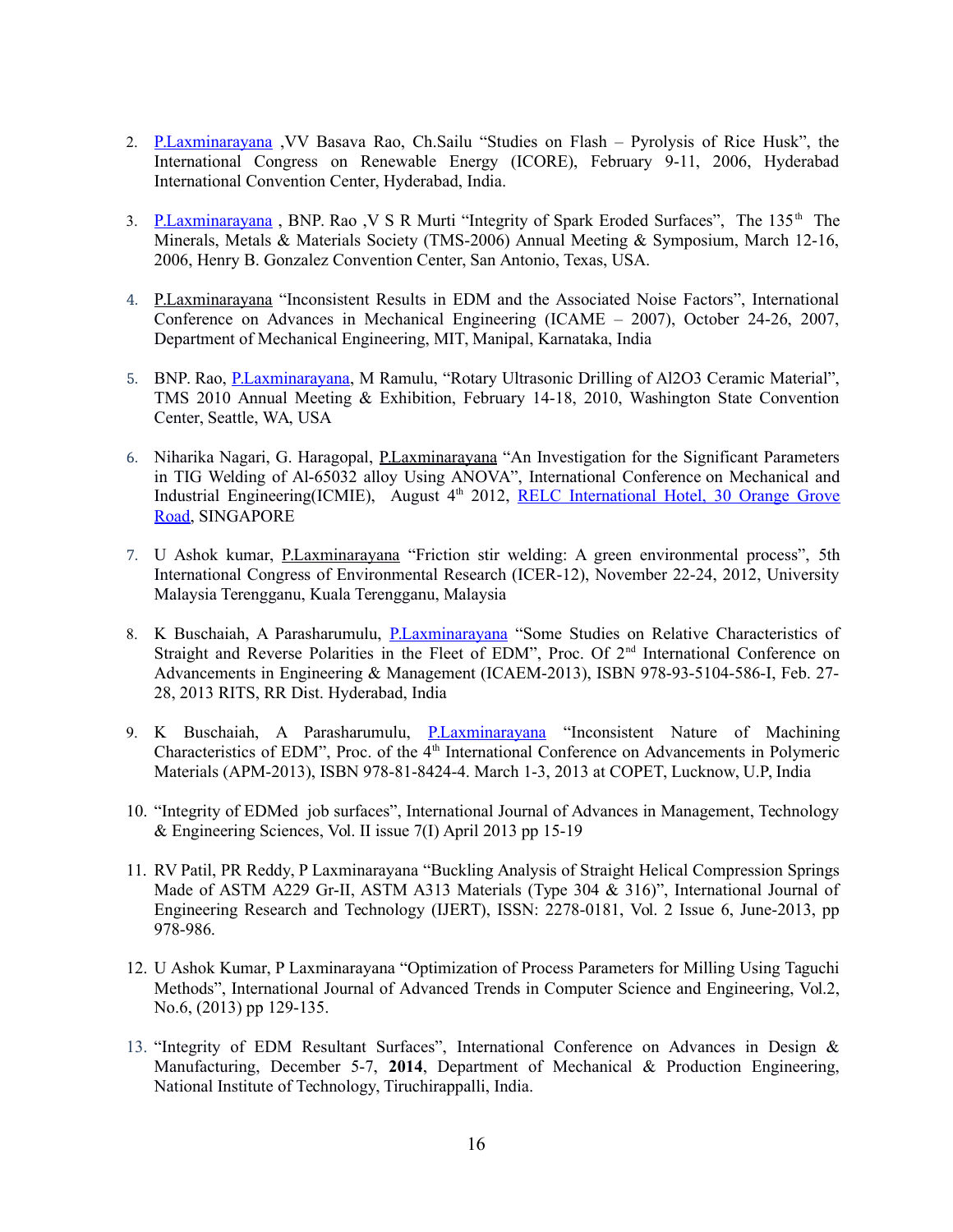- 14. U Ashok Kumar, P Laxminarayana "Effect of Burnishing Process on Machined Surfaces Generated by Electrical Discharge Machining on SS316", International Conference on Advances in Design & Manufacturing, December 5-7, **2014**, Department of Mechanical & Production Engineering, NIT, Tiruchirappalli, India.
- 15. U Ashok Kumar N Saidulu, P Laxminarayana "Comparison of PVD Coated and Uncoated carbide Tools while dry machining of Aluminium Alloy-6063",  $5<sup>th</sup>$  International Conference &  $26<sup>th</sup>$ AIMTDR Conference, December 12-14, **2014**, Department of Mechanical Engineering, Indian Institute of Technology Guwahati, India.
- 16. U Ashok Kumar, P Laxminarayana "Friction Surfacing Process of Aluminum Alloys", 5<sup>th</sup> International Conference & 26<sup>th</sup> AIMTDR Conference, December 12-14, 2014, Department of Mechanical Engineering, Indian Institute of Technology Guwahati, India.
- 17. U Ashok Kumar, P Laxminarayana "Surface Integrity of Ball Burnishing Process on Machined Surface of SS316 Generated After EDM" Proceeding of the International Conference on Newest Drifts in Mechanical Engineering (ICNDME-2014), organized by Department of Mechanical Engineering ,M. M. University, Mullana, Haryana,India, during 20-21 December, 2014 ISBN 978-93-8191-031-3.
- 18. Raj Kumar patil, P Ravinder Reddy, P Laxminarayana "Design Optimization of helical springs to avoid buckling", International Conference on Mechatronics and Mechanical Design (ICMMD-2014), December 26-28, **2014,** Hong Kong, China.
- 19. "Solidification simulation of Aluminum Alloy casting A theoretical and Experimental Approach International journal of modern engineering research (IJMER), ISSN: 2249-6645, Vol.5, Iss.2, Feb-**2015**-1
- 20. K Buschaiah, P Laxminarayna, "Modern Electro Discharge Machining (EDM) Processes for Diverse Applications", Proc. of International Conference on Advancements in Production and Industrial Engineering (INCAPIE-2015) Febrauary20-21 **2015**, NIT Tiruchirappalli.
- 21. "Design and Analysis of Welded Joints of Pressure Vessel" International journal of Engineering & Science Research (IJESR/May 2015/Vol-5/Issue-5/341-346), ISSN: 2277-2685.
- 22. U Ashok Kumar, P Laxminarayana "Micro Finishing on EDM Surfaces of AISI-316 by Using Burnishing Process", **ASME 2015 Applied Mechanics and Materials Conference (McMAT 2015) during** June 29 - July 1, **2015** at the Motif Hotel near Seattle Downtown Waterfront, Seattle, Washington, USA.
- 23. U Ashok Kumar, P Laxminarayana "Study of Micro machining of AISI 316 Die Sinker EDM using Taguchi Approach", Internation Conference on Materials Science & Technology, 1-4, March, 2016, the VBRI Press in 2016, ICMTECH, DOI: 10.5185/icmtech.2016.
- 24. A Khan, M Pasha, D Reddy, D Laxminarayana, D Ahmad Khan, "The Effect of SiC Particle Addition as Reinforcement in the Weld Zone during Friction Stir Welding of Magnesium Alloy AZ31B", IRA-International Journal of Technology & Engineering, ISSN: 2455-4480, Vol.03, Issue-3 pp154-159.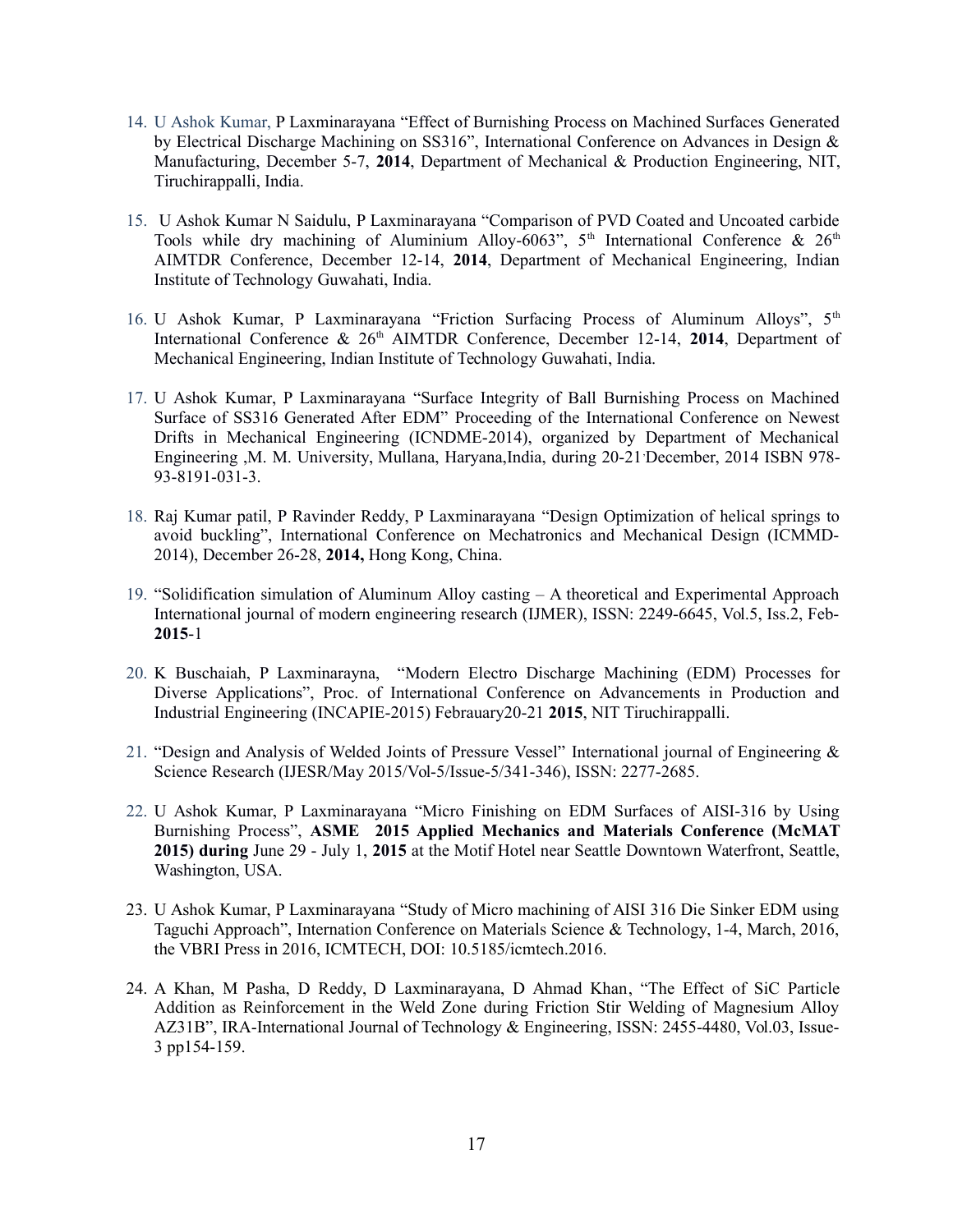- 25. U Ashok Kumar, P Laxminarayana "Die Sinker Electric Discharge Machining in Mirco Machining Applications" Advances in Refractory and Reactive Metals and Alloys (ARRMA-2016), during 27–29 January 2016, Mumbai, India Materials today-Elsevier Journal.
- 26. U Ashok kumara ,P.Laxminarayanaa ,N.Aravindana: "Study of surface morphology on micro machined surfaces of AISI 316 by Die Sinker EDM" 5th International Conference on Materials Processing and Characterization (ICMPC 2016), during12-13, March 2016, Materials, today-Elsevier Journal.
- 27. **U Ashok kumar, P.Laxminarayana** : Optimization of Electrode Tool Wear in micro holes machining by Die Sinker EDM using Taguchi Approach" , International Conference on Processing of Materials, Minerals and Energy (July 29th – 30th) 2016, Ongole, Andhra Pradesh, India, .Materials today-Elsevier Journal
- 28. M Ramulu, K Gangwar, A Cantrell, P Laxminarayana, "Study of Microstructural Characteristics and Mechanical Properties of Friction Stir Welded Three Titanium Alloys", International Conference on Processing of Materials, Minerals and Energy (July 29th – 30th) 2016, Ongole, Andhra Pradesh, India, .Materials today-Elsevier Journal.
- 29. "*Study of Volume Deficit in Aluminium Alloy Casting*", Liquid Metal Processing and Casting Conference (LMPC 2017) organized by TMS (The Minerals, Metals & Materials Society), during September 10–13, 2017 in Philadelphia, Pennsylvania, USA**.**
- 30. U Ashok Kumar, P Laxminarayana, M Ramulu, K Gangwar "Tensile Behavior and Microstructural Characteristics of Friction Stir Welded Butt joints of Titanium Alloys", International Conference of Materials Science & Technology 2017 on **Light Metals Alliance: Light Metals Technology 2017, during** October 8- 12, 2017 at David L. Lawrence Convention Center Pittsburgh, Pennsylvania USA**.**

#### **National: 26**

.

- 1. B Naga Prasada Rao, V S R Murti, P Laxminarayna "Integrated Manufacturing: Some Directions", National seminar on Role of Information Technology in Mechanical Engineering-Fifteenth National Convention of Mechanical Engineers, December 16-18, 1999, IE (India), AP centre, Hyderabad.
- 2. P Laxminarayana, G. Rama Krishna Reddy, VSR Murti, "The Effects of Grain Size and Composition on the Machinability of Al - Alloy - SiC Composite in EDM", National Conference on World Class Manufacturing Systems -2000 (W.C.M.S. - 2000), August 18-19, 2000, B.I.E.T., Jhansi (U.P).
- 3. V S R Murti, P Laxminarayna "Relative Analysis of Form Error of Holes Produced by Travelling Wire and Sinking Electrode types of EDM", 19<sup>th</sup> AIMTDR Conference, December 14-16, 2000, IIT, Madras, Chennai.
- 4. VSR Murti, P Laxminarayana, MK Reddy, "Mechanism of surface generation in EDM", Symposium on Manufacturing Excellence (SYMAX), January 7-8, 2002, IIT Madras, Chennai.
- 5. P. Laxminarayana, B. Naga Prasada Rao and S.A. Hassan : "Effect of Material Properties on the machining Characteristics in EDM", 20<sup>th</sup> AIMTDR Conference, December 13-15, 2002, Department of Production Engineering, Birla Institute of Technology, Mesra, Ranchi, Jharkhand.
- 6. V S R Murti, P Laxminarayna ,G V Rama Reddy "Analysis of Characteristics Features of EDM Surfaces", 20<sup>th</sup> AIMTDR Conference, December 13-15, 2002, Department of Production Engineering, Birla Institute of Technology, Mesra, Ranchi, Jharkhand.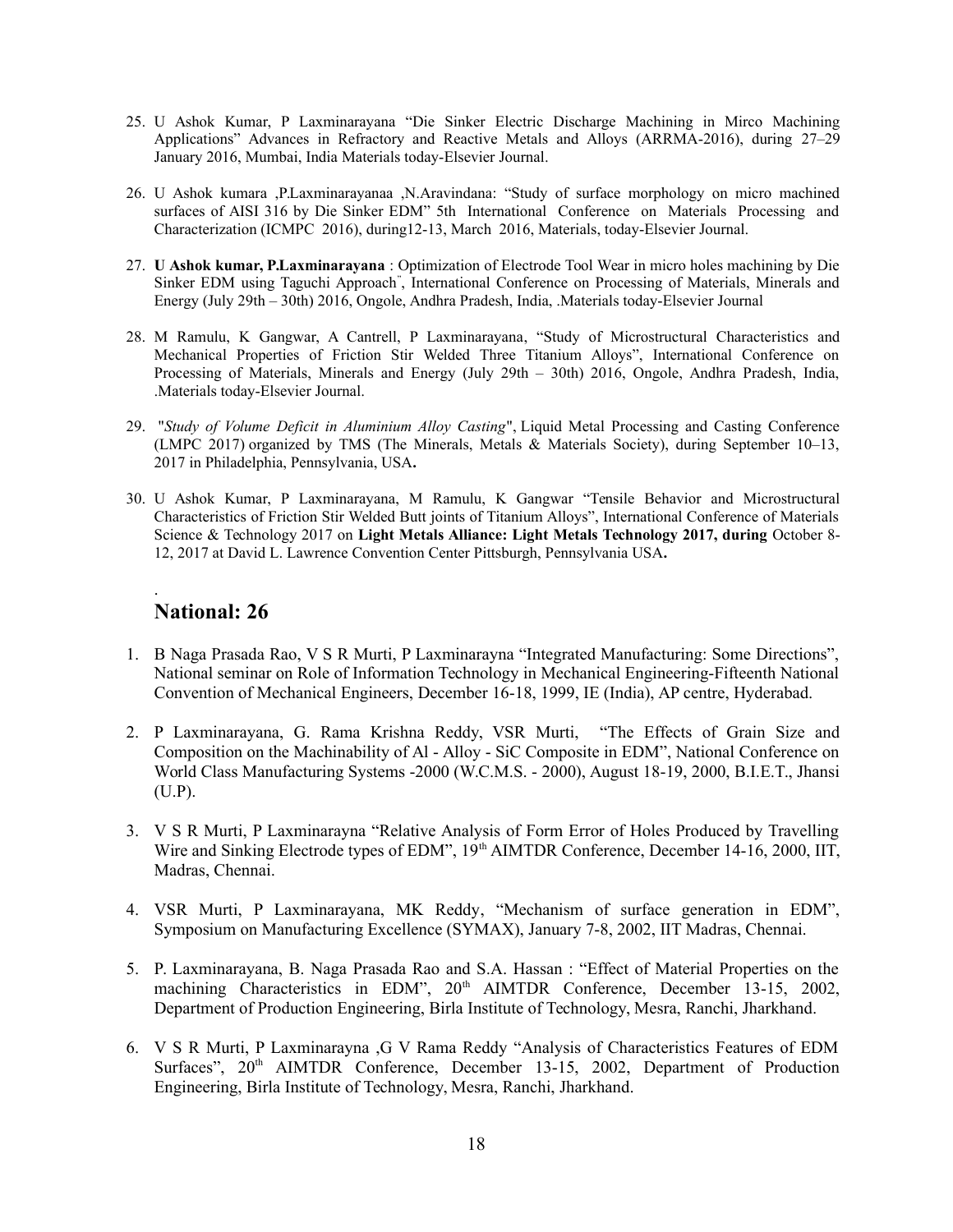- 7. P Laxminarayna, V S R Murti,B Naga Prasada Rao "Analysis of Dielectric Breakdown and Spark Erosion", National Conference on FTME(R&D), December 13-14, 2002, Department of Mechanical Engineering, Bharath Institute of Science and Technology', 173, Agaram road, Chennai.
- 8. V S R Murti, P Laxminarayna, V Narsimha Rao "Theory of Sparking and Associated Erosive Effect in Electro Discharge Machining", National Conference on Advances in Manufacturing Technology (AMT-2003), February 15-16, 2003, Department of Mechanical Engineering, NSS College of Engineering, Palakkad, Kerala.
- 9. V S R Murti, P Laxminarayna, V Narsimha Rao "Integrity of Resultant Surfaces from Electro Discharge Machining", National Conference on Advances in Manufacturing Systems (AMS-2003), March 28-29, 2003, Department of Production Engineering, Jadavpur University, Kolkata.
- 10. "The effect of Pulse Parameters on the Surface Finish of Spark Eroded Surfaces", National Conference on Reliability and Quality Engineering in Aerospace Technologies, November 28-29, 2003, Aeronautical Development Agency (ADA), Ministry of Defence, Govt. of India, Bangalore.
- 11. [P.Laxminarayana,](https://scholar.google.co.in/citations?user=3F_u2UEAAAAJ&hl=en&oi=sra) AC Reddy, "Nonlinear Finite Element Modeling of Machining Process to Minimize Distortion in Forged Turbine Disk, 2<sup>nd</sup> National Conference on Computer Integrated Design and Manufacturing, November 28-29, 2003, Department of Production Engineering, Amrita Institute of Technology, Coimbatore.
- 12. [P. Laxminarayana,](https://scholar.google.co.in/citations?user=3F_u2UEAAAAJ&hl=en&oi=sra) AC Reddy "Design of Top Risers using Parabolic Metal Flow Concept during Solidification", National Conference on Advanced Materials and Manufacturing Techniques (AMMT-2004), March 8-9, 2004, JNTU College of Engineering, Hyderabad and Central Institute of Tool Design, Hyderabad.
- 13. P.Laxminarayana, A.Parashuramulu, K.Buschaiah and V.S.R.Murti: "Processing of Ceramics and Metal Matrix Composites with Electro Discharge Machine", National Conference on Advances in Chemical Engineering (Under TEQIP), November 22-24, 2007, University College of Technology, Osmania University, Hyderabad.
- 14. R.M. Vani, S.F. Farida, P.V. Hunagund and P. Laxminarayana Development of Computer Based Low Cost Turn Table for the Measurement of Radiation Patterns of Microstrip Antennas", Journal of the Instrumentation Society of India, Vol.38, No. 4, December, 2008, pp 259- 264.
- 15. A B Srinivas Rao Dr.AMK Prasad, Dr.P.Laxminarayana "An Algorithm for Structural Comparison of Kinematic Structures", National Conference on Recent advances in Mechanical Engineering, March 16-17, 2012, Department of Mechanical Engineering, University College of Engineering, Osmania University, Hyderabad.
- 16. A B Srinivas Rao Dr.AMK Prasad, Dr.P.Laxminarayana "A Computer Based Methodology for Structural Comparison of In-Parallel Robotic Manipulators", National Conference on Recent advances in Mechanical Engineering, March 16-17, 2012, Department of Mechanical Engineering, University College of Engineering, Osmania University, Hyderabad.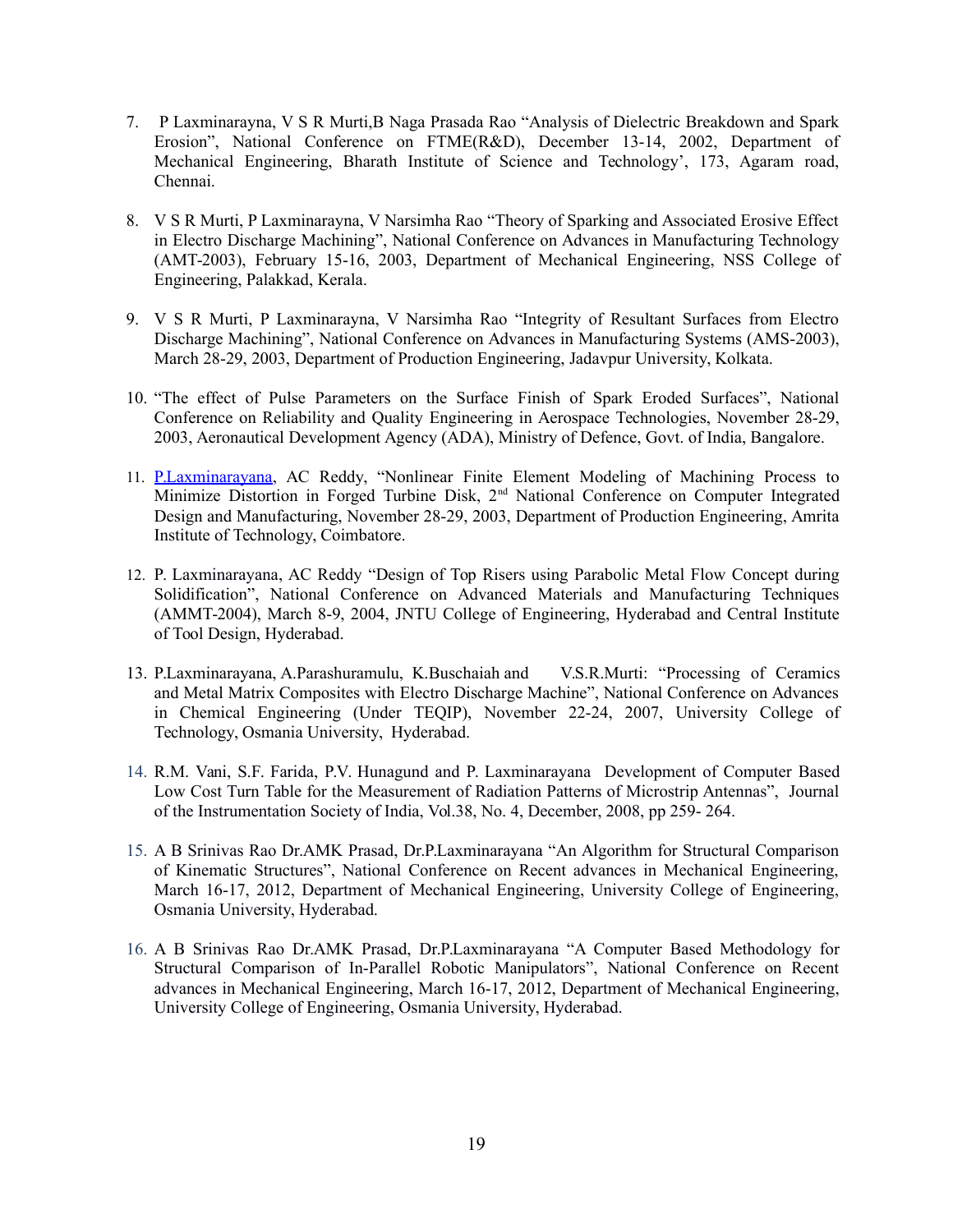- 17. U Ashok Kumar, P Laxminarayana "Surface Modification of Metallic Materials by Laser Shock Peening", National Conference on Recent advances in Mechanical Engineering, March 16-17, 2012, Department of Mechanical Engineering, University College of Engineering, Osmania University, Hyderabad.
- 18. K Buschaiah , A Parasharamulu, P Laxminarayana "Some Gray Areas in the Knowledge Base of EDM" National Conference on Recent advances in Mechanical Engineering, March 16-17, 2012, Department of Mechanical Engineering, University College of Engineering, Osmania University, Hyderabad.
- 19. A Parasharamulu, K Buschaiah , P Laxminarayana "Surface Generation Mechanism in EDM", National Conference on Recent advances in Mechanical Engineering, March 16-17, 2012, Department of Mechanical Engineering, University College of Engineering, Osmania University, Hyderabad.
- 20. A Parasharamulu, P Laxminarayana, K Buschaiah U Ashok kumar"Optimising the Control Parameters in Electrical Discharge Machining", National Conference on Recent advances in Mechanical Engineering, March 16-17, 2012, Department of Mechanical Engineering, University College of Engineering, Osmania University, Hyderabad.
- 21. Uma Ravindra Maddipati, P Rajenderan, P Laxminarayana "Thermal Design and Analysis of MMIC Power Amplifier" National Conference on Recent advances in Mechanical Engineering, March 16-17, 2012, Department of Mechanical Engineering, University College of Engineering, Osmania University, Hyderabad.
- 22. "Effect of Hot Isostatic Pressing on Densification, Phase, Microstructure and Optical Properties of SPS Consolidated and CVD deposited Zinc Sulphide Ceramics" National Conference on Green Manufacturing in Glass and Ceramics, (GTGC 2013), 18-19 Jan, 2013, Indian Ceramic Society, CSIR and Industries Commissionerate, Ahmadabad, Gujarat, India.
- 23. U Ashok Kumar, Sardar Jaspal singh, P. Laxminarayana "Experimental and Charactersation of Aluminum Over Mild Steel by Friction Surface Processing" National Conference on Frontiers in Mechanical Engineering (FIME-2013), August 9-31, 2013, Department of Mechanical Engineering, Maulana Azad National Institute of Technology, Bhopal, India.